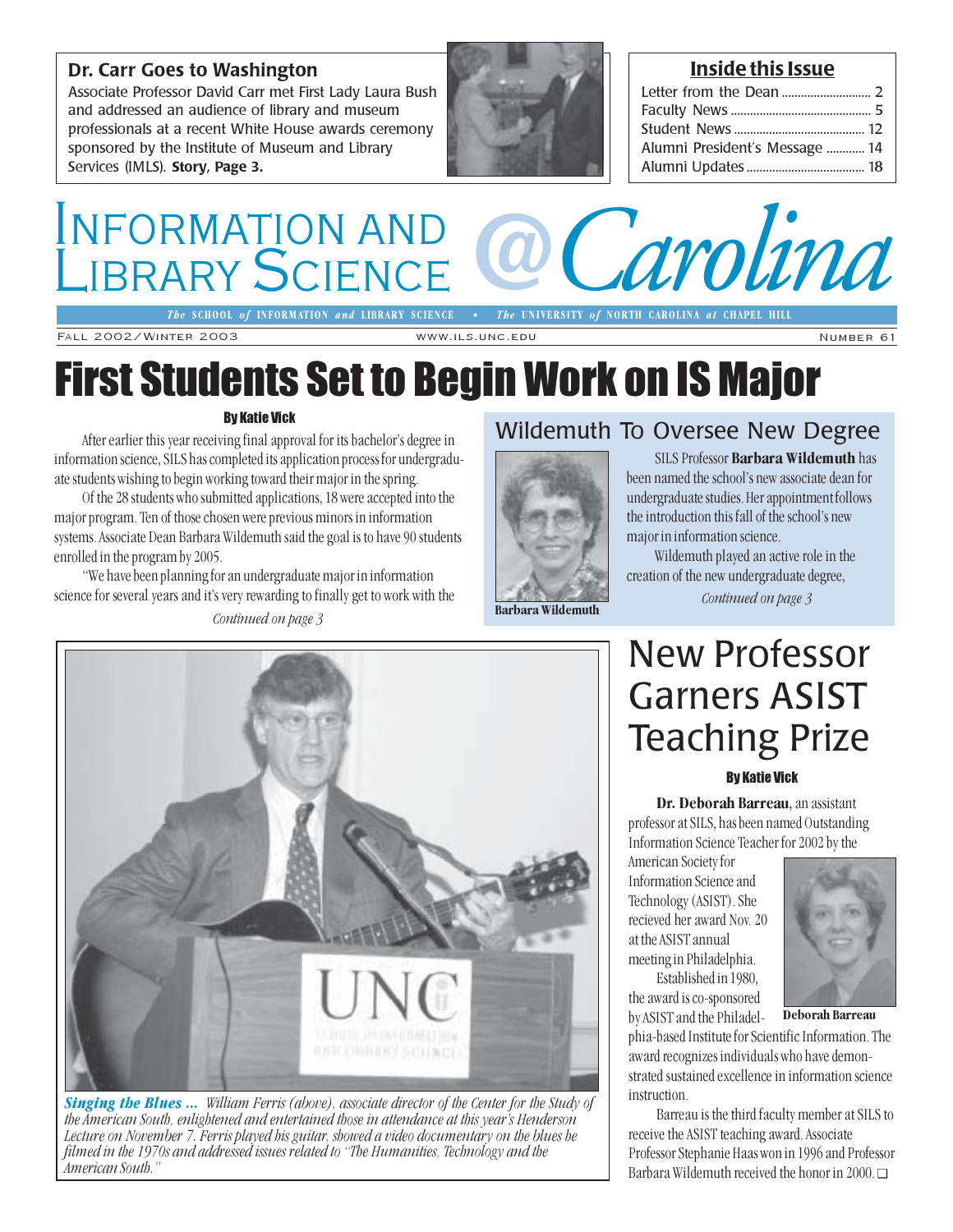# Linking a Proud Past to a Great Future A Letter from the Dean

As I read through some of the stories for this issue of the newsletter, I was once more struck with the wealth of accomplishments of the students, faculty, staff and alumni of our school.

Thanks to the organizational efforts of our new associate dean for undergraduate studies, Barbara Wildemuth, our BSIS degree is up and running. Our two new faculty members, Deborah Barreau and Jonghoon Lee, are settling in and many new research projects are under way.

I would like to say a special thanks to those of you who participated in the alumni and student surveys that were conducted in recent months by our marketing consultant, Jeff Hill. The information we collected will be used to help guide our future activities.

The deans and directors of library and information science (LIS) schools met recently at the American Society for Information Science and Technology (ASIST) meeting to discuss the changing nature of LIS programs and the potential need for a formal council of deans and directors.

As shown in the KALIPER report, *Educating Library and Informa*tion Science Professionals for a New Century, LIS programs are

expanding their curricula to address broad-based information environments and information problems. SILS distinguished alumna Professor Joan Durrance from the University of Michigan chaired the KALIPER project, which was published by the Association of Library and Information Science Educators (ALISE) in 2000.

While library science is still at the heart of many programs, there are new information-related degrees emerging at both the undergraduate and graduate levels. We can see this trend at SILS in the MSIS degree that was

introduced in 1987, the undergraduate minor in information systems that was added in 1997 and the brand new undergraduate degree program.

These new programs have added resources to SILS – two new faculty positions with the undergraduate minor in 1997 and another five from 2001-2003 to help support the undergraduate degree. At SILS, faculty members are not fully assigned to one program or another and many faculty have expertise that spans multiple degree programs. This approach has led to an increase in resources for all programs.

Despite all of the good things about adding faculty resources to the school, our new directions are not without challenges for all. Library science faculty must learn to work with a new, more heterogeneous group of multidisciplinary colleagues. New faculty, who may not have backgrounds in LIS, must learn about the values and approaches to gathering, organizing and disseminating information that have been developed by librarians over the centuries. Students and alumni must learn to adapt to a more diverse group of teachers, appreciating each for what they have to offer.

Unfortunately, new resources for support staff were not forthcoming and this represents a major challenge. The broadening of LIS is creating a new expanded professional field that includes library science, information systems, and related fields such as archives and records management. At SILS we provide an interdisciplinary learning environment where students with these various interests can work together.

In response to program changes, some schools have chosen to take the word "library" out of their name. Is this necessary? The name debate goes on with a variety of names such as "information science," "information studies" and just plain "information" being adopted.

Some schools, including SILS, have stayed with a dual designation. The word library can apply today to a broad range of recorded information in multiple formats. The human genome can be thought of as a library, as can spatial data in geographic information systems and weather data. The National Science Foundation has given large research grants for the development of "digital libraries" of all types.

Libraries as buildings and entities in organizations are experiencing a renaissance as communities continue to value the resources and services that public, academic, school and special librarians provide. The collections in these libraries go far beyond books and other information formats to services that turn the library into a community meeting place and an access route to the digital world.

The Internet, once thought to be a replacement for libraries, has turned out to be a seething mass of unorganized and unfiltered information. Librarians are developing many of the approaches being used to make web content more usable and useful, such as metadata.

When I tell new acquaintances that I direct a school of information

and library science, the most frequent comment that I receive is how challenging and interesting the job must be and how much the field must be changing. I see this expanded vision of the "library" and the increasingly challenging role of the "librarian" as a great advantage in creating a renewed sense of excitement about what library and information professionals do.

Library science has been an established profession for many years, whereas the newer, broader information professions are still emerging. At SILS, we continue to build on

the values, ethics and traditions of library science in all our programs, expanding and enhancing the traditional knowledge and skills of librarians and applying them in a broader range of information-intensive environments in both the public and private sectors. This partnership can only benefit the old and the new.

My personal preference is to continue to link our proud past as librarians to the great future that all of our graduates will have as they enter the workforce in a range of sectors. Ultimately the decision to go with a name change is a local one. At Carolina, libraries have been a greatly valued part of the academic scene since Louis Round Wilson, university librarian, founded our school in 1931.

Professor Wilson was a visionary who saw the role of librarians as "tapping the vast reservoirs of human knowledge" – a phrase that still inspires us today. We continue to have close partnerships with UNC's libraries through the Carolina Academic Library Associates (CALA) program and our association with the venerable Professor Wilson and the libraries continues to be enormously beneficial.

Look at what we are doing at SILS and what other "information" schools are doing in North America and you will find very similar trends. Let's focus on we do in our schools and not what we call ourselves – we have too much challenging work ahead of us to let such debates slow us down. I also hope that the deans and directors decide to create a council in collaboration with ALISE. The field can use a better-supported association of educators and resource sharing can provide a more costeffective way for the deans and directors to meet their need for a formal entity to represents the schools. ❑

Joanne Gard Marshall

2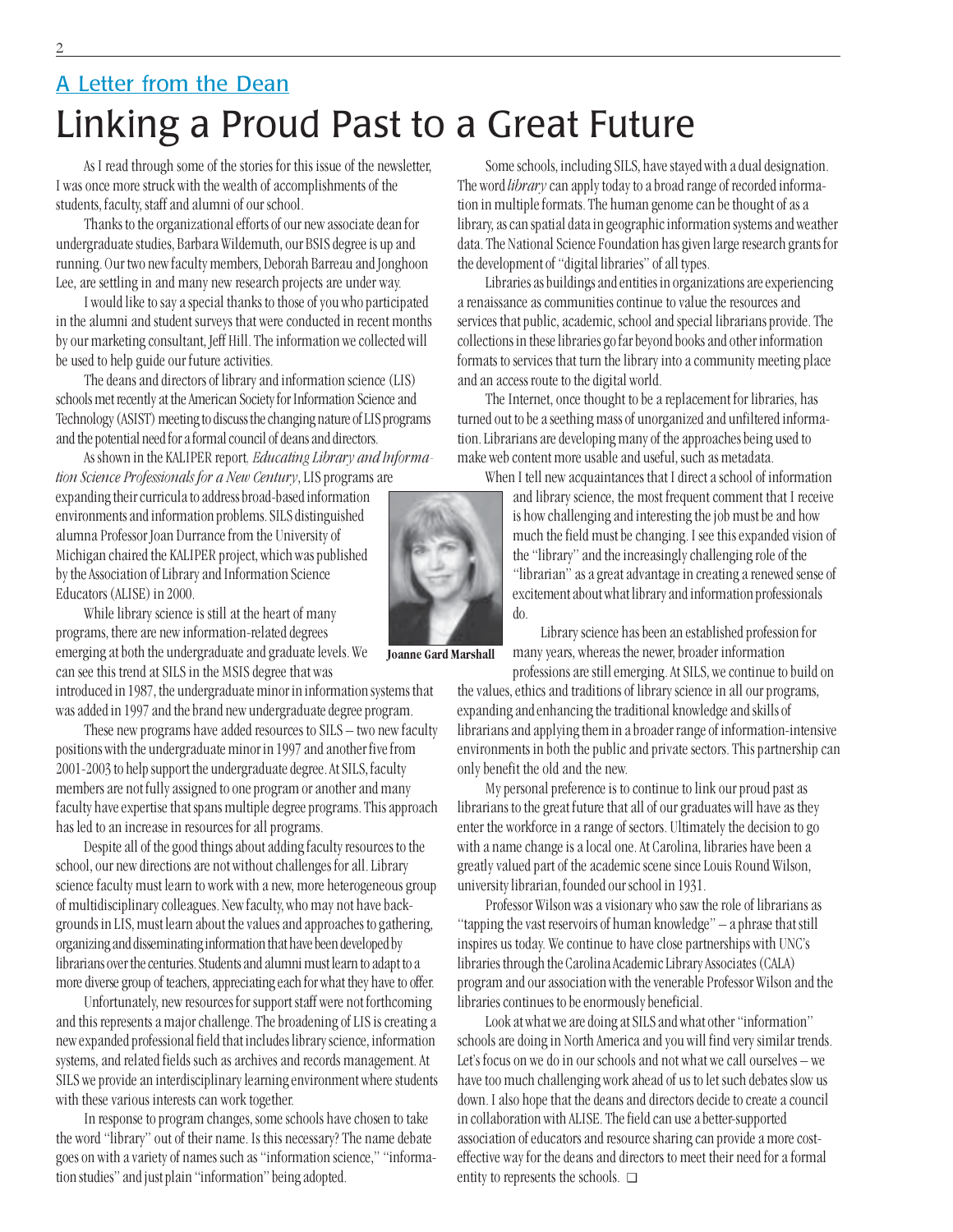# For Carr, White House Visit Awed and Inspired

### By Katie Vick

It was the same type of presentation he'd given countless times before, but for Associate Professor David Carr, this speech was something special. Not only was it being delivered in the East Room of the White House in the presence of the First Lady of the United States, among the attendees were some of the nation's most inspirational library and museum professionals.

Carr's speech, titled "Each Life: Cultural Institutions and Civic Engagement," was part of an annual awards presentation hosted by the Institute of Museum and Library Services (IMLS) on October 29. The awards, presented by librarian and First Lady Laura Bush, honored libraries and museums from across the United States for their outstanding public service initiatives. Just being part of the festivities, Carr said, was a somewhat humbling experience.

 "Everywhere I turned, there were award winners from across the nation and important people who make decisions and stand up for the arts and humanities," he said. "Imagine giving a speech, in that setting, to not only the First Lady, but the Librarian of Congress and the



David Carr poses with First Lady Laura Bush during IMLS awards program at the White House.

executive directors of all the nation's federal information and cultural agencies and advisory boards."

Amid the pomp and ceremony, however, Carr said that he and his wife, Carol, "felt comfortable and were warmly addressed by all. It was a grand and historic setting with a ceremonial richness filled with art."

Carr described his speech as an attempt to redefine cultural institutions in the context of democracy. A student of cultural institutions for 25 years, Carr described museums and libraries as being essential to the flow of ideas and possibilities in society.

"I think that people become different, see differently, and know in different ways because they have had great experiences in cultural institutions," he said.

Now that he has returned home, Carr said that he feels as if he is a "changed man." In his eyes, the awards presentation was a very important moment for libraries and museums across the nation, where the significance of preserving culture was recognized.

The excitement of his White House visit will not be soon forgotten. "It was just so cool to be inside the White House," Carr said. "I'm used to walking around the White House and looking inside it through the windows. But this time, I looked out of it. It was unlike anything else." ❑

## Information and **LIBRARY SCIENCE** *@* Carolina

Published by the UNC-CH School of Information and Library Science and its Alumni Association for the school's alumni and friends.

### Please send submissions to:

SILS Newsletter CB #3360, 100 Manning Hall Chapel Hill, NC 27599-3360 news@ils.unc.edu

## David C. MacDonald

Executive Editor SILS Director of Communications

## Katie Vick

Communications Assistant Junior, School of Journalism

and Mass Communication

The University of North Carolina at Chapel Hill is committed to the principles of equal opportunity with regard to its students and its employees.

## Students Set to Begin Major

Continued from front page

members of January's entering class," she said. "Over the long term, the school will benefit from this program by having a larger and more diverse student body and by being able to offer a richer curriculum for all our programs."

The bachelor of science in information science (BSIS) requires students to complete 30 hours of coursework, including classes such as "Retrieving and Analyzing Information," "Tools for Information Literacy," "Informational Use for Organizational Effectiveness," "Database Concepts and Applications" and "Information Systems Analysis and Design." Each student should also have a thematic concentration.

For more information on the SILS Undergraduate major, contact Beth Boyette in the SILS administrative office at (919) 962-0208 or visit the school's web site at  $www.ils.unc.edu. \Box$ 

## Wildemuth To Oversee Degree

### Continued from front page

serving as chair of the school's ad hoc undergraduate major committee. The school's interest in a major grew from the success and popularity of its undergraduate minor in information systems, first introduced in 1997.

"The undergraduate degree in information science is a major step forward for the school," said SILS Dean Joanne Marshall. "Barbara Wildemuth's broad vision of the field of information and library science as well as her knowledge of the curriculum and the UNC campus make her an excellent person to implement this initiative." ❑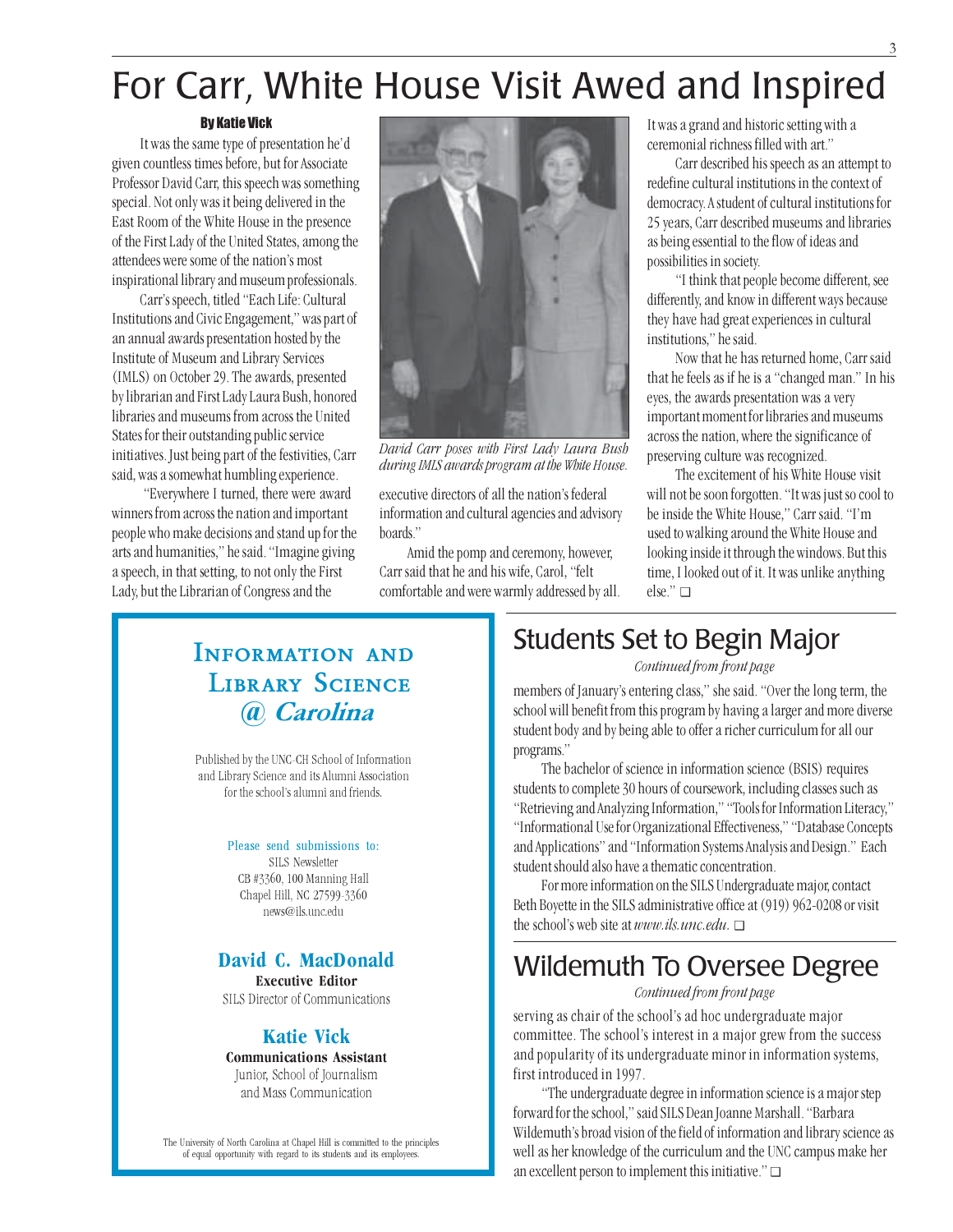# Faculty Leading Government Statistics Project

SILS Boshamer Professor Gary Marchionini and Associate Professor Stephanie Haas are leading a joint university/government effort to make government statistics available over the Internet more accessible and understandable by the general public.

The National Science Foundation (NSF) earlier this year awarded Marchionini, Haas, and their team a three-year, \$1.3 million grant to lay the foundations for a national statistical knowledge network. UNC-Chapel Hill is the lead institution on the project and is coordinating the nationwide effort to link state and federal statistical resources and develop user interfaces.

Other team members include researchers from the University of Maryland at College Park (Catherine Plaisant and Ben Shneiderman) and



Gary Marchionini Stephanie Haas

Syracuse University (Carol Hert), and representatives from a variety of federal and state statistical agencies, including the Bureau of Labor Statistics, Census Bureau, Energy Information Administration, Social Security Administration, National Agricultural Statistical Service, and the North Carolina Office of Information Technology Services.

The project, formally titled "Integration of

Data and Interfaces to Enhance Human Understanding of Government Statistics: Toward the National Statistical Knowledge Network," builds upon studies of how people seek and use statistical information and human-computer interface designs done in collaboration with these agencies over the past five years. Based in the SILS Interaction Design Laboratory (IDL) in Manning Hall, the project's web site can be found at http://www.ils.unc.edu/govstat.

"Federal, state and local governments gather large amounts of statistical data to help public servants and the general public understand our world and make informed decisions," said Marchionini. "This project will help people without specialized training use the Internet to find, and understand, the statistical data they need." ❑

# Supplement Lets Gollop Continue Metasynthesis Research Efforts



### **By Katie Vick Claudia Gollop**

Dr. Claudia Gollop, an associate professor at SILS, recently received a grant supplement for \$110,523 to continue a research project titled "Analytic Techniques for Qualitative Metasynthesis." The award is from the National Institute of Nursing Research/ National Institutes of Health and will support this project through February 2005.

The project combines efforts between SILS and UNC-Chapel Hill's School of Nursing, where Professor Margarete Sandelowski is principal investigator and Assistant Professor Julie Barroso is coprincipal investigator. Gollop joined the research team in the spring as co-investigator. She will work on the project until the fifth year of the grant. The grant also allowed the team to hire SILS student Oknam Park, who serves as research assistant.

"Analytic Techniques for Qualitative Metasynthesis" is directed toward the development of a set of guidelines to conduct metasyntheses of qualitative findings in health science research. The project focuses on qualitative studies of HIV-positive women as a method case. The ultimate goal of the project is to design a highly interactive web-based system and interactive handbook that will contain the guidelines.

"The idea is to help nurse researchers search for qualitative research better," said Gollop. "It is a grand collaboration between researchers in SILS and the School of Nursing."

For more information on the project, visit http://nursing.unc.edu/ research/current/qualitative\_metasynthesis.html ❑



Guest Speaker ... Dr. John Michon, chief of oculoplastic, reconstructive and orbital surgery at the Duke University Medical Center, joined Dr. Jane's Greenberg's "Metadata Architectures and Applications" class for a presentation on October 22. He addressed "Metadata, Ontologies and the Semantic Web -- Foundations of a Universal, Distributed Knowledge Base."

## Digitization Program Set for May

"Digitization for Cultural Heritage Professionals" will be hosted by SILS for a second consecutive year, from May 11-16. For more information on the weeklong series of workshops, co-sponsored by SILS, the Humanities Advanced Technology and Information Institute (HATII), the University of Glasgow and Fondren Library at Rice University, visit the program's web page at www.ils.unc.edu/DCHP. ❑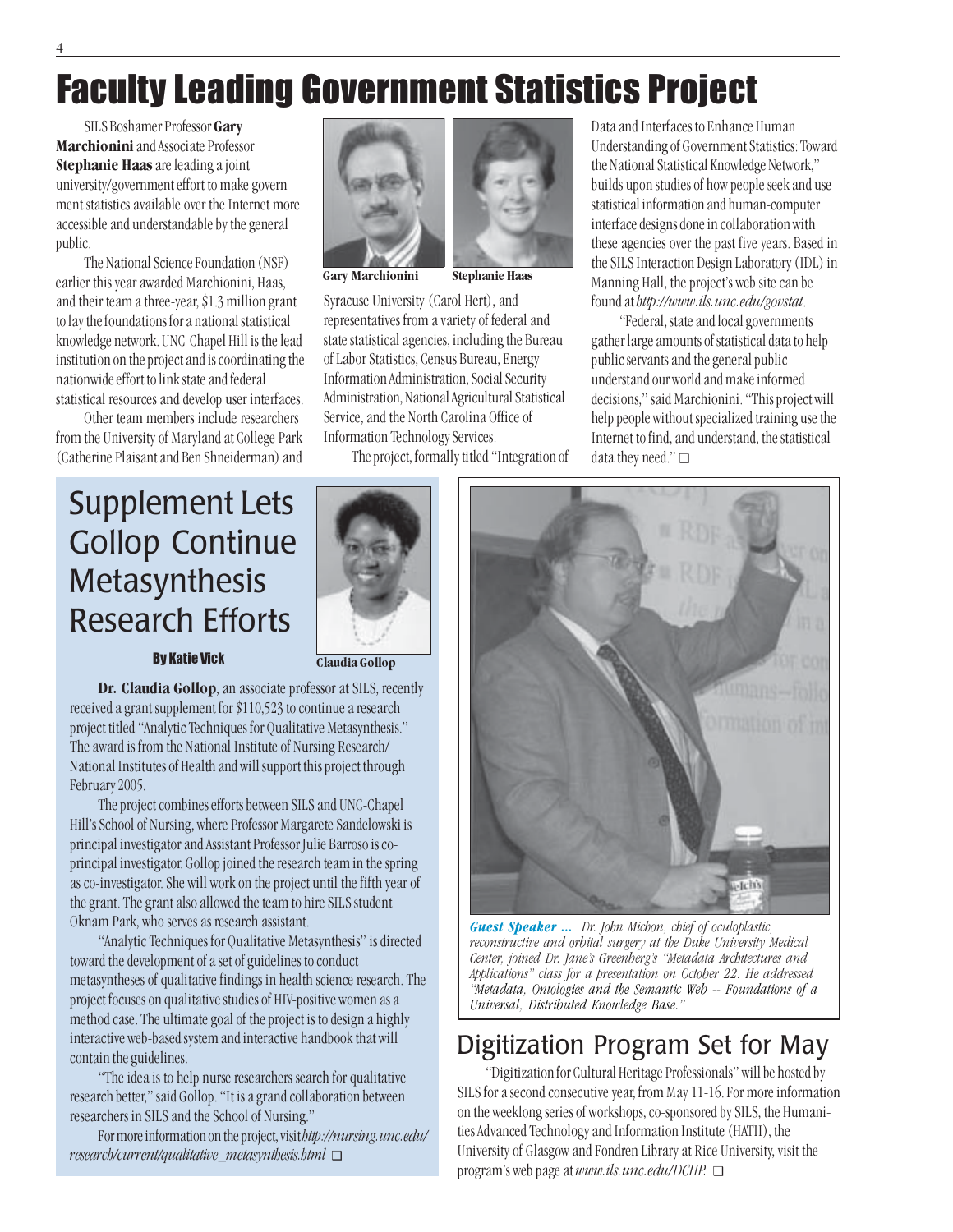# What's Happening with Faculty, Staff

Assistant Professor Deborah Barreau was awarded the Steven I. Goldspiel Memorial Research Grant by the Special Libraries Association (SLA) for her project titled "The New Information Professional: Vision and Practice."

### Associate Professor David Carr:

■ Served in September on a panel for the National Park Foundation in Washington, D.C., discussing the design of learning experiences for millions of National Park users.

■ Also in September, delivered keynote address, "Rescuing the User: Cultural Institutions and the Building of Bridges," to the Rhode Island Museum Docent Association at the Roger Williams Park and Zoo in Providence.

■ In October, delivered keynote address for the Michigan Museums Association, "Themeworks: Museums Weaving Ideas."

■ In November, delivered a keynote address, "The Meanings of Us," to the Reference Librarians of the Indiana Library Federation in Indianapolis.

■ Announced that his book, The Promise of Cultural Institutions, will be published by AltaMira Press in June 2003.

■ Had the following articles published: (1) "A Community Mind," Public Libraries, September/October 2002, pages 284-288; (2) "In Byzantium," (with Jeffrey K. Smith), Curator, 44(4), October 2001, pages 335-354.

■ Had the following reviews published: (1) The Unfinished Bombing (Edward T. Linenthal, New York: Oxford University Press, 2001), in Museum News, November/December 2002, 22-25, 27; (2) Making Museums Matter (Stephen E. Weil, Washington, D.C.: Smithsonian Institution Press, 2002), in Curator, 4(2), April 2001, pages 314-318.

■ Participated in an August conference at the Ackland Art Museum as part of its multi-year Five Faiths Project, delivering the final talk of the gathering.

■ Led informal reading groups for the local Deep Dish Theater Company, the first devoted to Ernest J. Gaines's novel A Lesson Before Dying, and the second devoted to Charles Baxter's novel The Feast of Love.

### Assistant Professor Jane Greenberg:

■ Presented the following at the European Digital Library Conference in Rome in August: Greenberg, J., Bullard, K., James, M. L., Daniel, E., & White, P. "Student Comprehension of Classification Applications in a Science Education Digital Library." The paper also appears in the conference proceedings. Co-authors include Dr. Evelyn Daniel, SILS students Kris Bullard and Lovetta James.

## Barreau, Lee Latest to Join SILS Faculty

Deborah Barreau and Jonghoon Lee are the newest faculty members at the School of Information and Library Science. Both joined the faculty this summer and began teaching classes this fall.

Most recently an assistant professor at The Catholic University of America in Washington, D.C., **Barreau** returns to the school where she earned her master's of library science degree in 1986.

Specializing in the areas of information systems and technology, organizational behavior and digital libraries, Barreau taught INLS 180 (Human Information Interactions) this fall. Before joining the faculty at Catholic's School of Library and Information Science in 1997, she worked as a systems librarian in Pennsylvania and a project manager,

applications supervisor and systems analyst at Aspen Systems



Jonghoon Lee

Corporation in Rockville, Md. She earned her Ph.D. in library and information services from the University of Maryland at College Park.

"Deborah brings an excellent background in teaching, research and practice to SILS," said Dean Joanne Gard Marshall. "We welcome her back to Carolina and look forward to her contributions to both our undergraduate and graduate programs."

Lee focuses on areas such as information storage and retrieval, information visualization, digital libraries and human-computer interaction. He taught INLS 102 (Information Tools) this fall.

A native of Korea, Lee earned his bachelor's and master's degrees in psychology at Seoul National University. He began work on his Ph.D. at Illinois in 1997.

 "Jonghoon's background in cognitive psychology and his interest in user search behavior will strengthen our research activities in human-computer interaction, a key area in our field today," said Marshall. "We are excited about the contributions he will make at our school." ❑

■ Presented a poster, titled "Abstraction versus Implementation: Issues in Formalizing the NIEHS Application Profile," at the 2002 Dublin Core Conference in Florence in October. Copresenters included SILS alumni Corey Harper (MSLS '02), Dav Robertson (MSLS '75) and Ellen Leadem (MSLS '87). A summary of the poster appears in the conference proceedings.

■ With Robertson, director of the NIEHS library, presented paper titled "Semantic Web Construction: An Inquiry of Authors' Views on Collaborative Metadata Generation" at the Dublin Core Conference.

■ Had "Metadata and the World Wide Web" published in the Encyclopedia of Library and Information Science.

### Assistant Professor Brad Hemminger:

■ Contributed the chapter "Display, Including Enhancement, of Two-Dimensional Images" to the recently published book Image-Processing Techniques for Tumor Detection.

■ Presented his paper, "Softcopy Display for Digital Mammography" at the SPIE Medical Imaging Conference in February.

■ Received a grant from CAD<sub>x</sub> company to help it develop and evaluate computer-aided

detection methods for mammography.

■ Received a grant from Hologic company to help it develop its radiologist review workstation for its digital mammography system.

■ Initiated the SILS bioinformatics journal club and regular lecture series, and helped create, with Dr. Alex Trophsa, Todd Vision and Michael Giddings, the UNC Bioinformatics Training Program on campus.

■ Served as co-investigator of a grant received from the N.C. General Assembly that funds the new training program. This grant provides funding for students in their first year of the program. John MacMullen and Dihui Lu were funded under this grant for 2002-2003.

Clinical Associate Professor and ibiblio Director **Paul Jones** was featured in June on National Public Radio's "Morning Edition" about a Library of Congress ruling which forces Internet radio stations to pay royalties to musicians and record companies for the right to play music online.

Boshamer Professor Gary Marchionini attended the European Conference on Digital

#### 5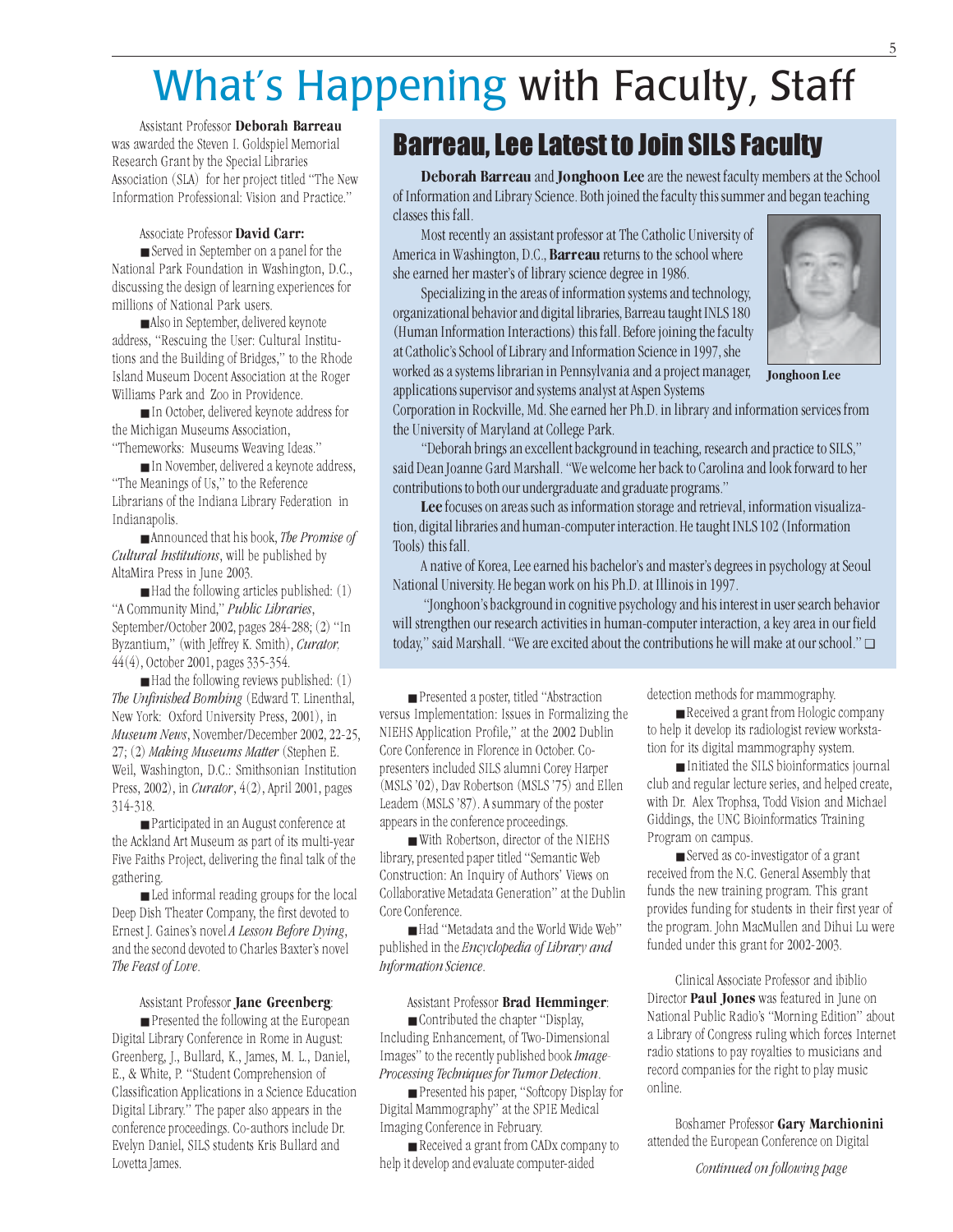## What's Happening with Faculty, Staff

### Continued from preceding page

Libraries in September in Rome. He presented a paper on the school's Open Video Project.

Earlier in 2002, Marchionini was appointed editor-in-chief of the ACM journal Transaction on Information Systems (TOIS). TOIS is a premier journal for computer and information science research.

Associate Professor and Associate Dean Paul Solomon attended the fourth International Conference on Conceptions of Library and Information Science: Emerging Frameworks and Methods (CoLIS4) in Seattle in July.

Associate Professor Diane Sonnenwald:

■ In September attended a National Institutes of Health (NIH) workshop on collaboratories. The purpose of the workshop was to provide NIH advice regarding its next biomedical collaboratory research program, including what should be included in its next

## Two Join Office Staff

Beth Boyette has joined the SILS staff as assistant student services manager.

Boyette, who received her bachelor's degree and a 9-12 teaching certificate from Meredith College, most recently worked as assistant guest services director of the YMCA Blue Ridge



Beth Boyette

Assembly in Black Mountain, N.C. At SILS, she will work primarily with the school's undergraduate programs.

Ann Lambson has joined the SILS staff as external affairs assistant/student

services assistant and is the first person most people will see when entering the school's main office in Manning Hall. Lambson, who received her bachelor's and



Ann Lambson

master's degrees from Brigham Young University, worked for the National Building Museum in Washington, D.C., before relocating to the Triangle. ❑

## Saye to Spend Spring Semester in Slovenia

As the result of a Fulbright grant, Professor **Jerry Saye** will be based this spring in the Department of Library and Information Science and Book Studies, Faculty of Arts, at the University of Ljubljana in Slovenia.

As a lecturer at the university, Saye will address topics such as the organization of information approaches and initiatives in the United States and the history of the book in the Western Hemisphere.

During his five-month stay, Saye will work with his former doctoral advisee Dr. Alenka Sauperl (Ph.D. '99), an assistant professor at the university. For the past four years, Saye and Sauperl have co-

presented papers at the Annual Conference of the Union of Associations of Slovene Librarians, of which they are both members. ❑

call for proposals.

■ Also in September, attended the third Comparative Investigation Workshop held by the Science of Collaboratories Project at the University of Michigan.

### Associate Professor Helen Tibbo:

■ Attended the Digital Reference Research Symposium in August at Harvard University.

■ Attended the First International Invitational Meeting on Archival User Studies in Ann Arbor, Mich., July 28 — August 1.

■ Had her paper, "On the Nature and Importance of Archiving in the Digital Age," accepted in Advances in Computing.

■ Had her paper, "Primarily History: Historians and the Search for Primary Source Materials," published in Proceedings of the ACM/ IEEE Joint Conference on Digital Libraries 2002. She presented the paper at the conference, held in Portland, Ore., in July.

■ With SILS Ph.D. graduate Dr. Lokman Meho, submitted "Modeling the Information-Seeking Behavior of Social Scientists: Ellis's Study Revisited" to the Journal of the American Society for Information Science & Technology (JASIST).

■ Presented her paper, "Going to the Source," to the Society of American Archivists in Birmingham in August.

■ Presented "Loving Our Users as Our Material" at the Midwestern Archives Conference in Minneapolis in May.

■ Received grant funding for the NC ECHO (Exploring Cultural Heritage Online) Administrative Metadata Template from the N.C. State Library, LSTA Grant.

■ Received a grant from the Gladys Kriebel Delmas Foundation for her project, "Primarily History: Historians and the Search for Primary Source Material," with the University of Glasgow.

### Professor Barbara Wildemuth:

■ Had the following paper she co-authored presented by Dr. Gary Marchionini in September at the European Conference on Digital Libraries in Rome: Wildemuth, B. M., Marchionini, G.,

Wilkens, T., Yang, M., Geisler, G., Fowler, B., Hughes, A., & Mu, X. (2002). "Alternative Surrogates for Video Objects in a Digital Library: Users' Perspectives on Their Relative Usability."

■ Had two papers to which she contributed accepted for publication in Health Promotion Practice. Co-authors of the first include SILS faculty, students and alumni. They are (1) Linnan, L. A., Wildemuth, B. M., Gollop, C., Hull, P., Silbajoris, C., & Monnig, R. (2002). "Public Librarians as a Resource for Promoting Health: Results From the Health for Everyone in Libraries Project (HELP) Librarian Survey" and (2) Cheh, J. A., Ribisl, K. M., & Wildemuth, B. M. (2002). "An Assessment of the Quality and Usability of Smoking Cessation Information on the Internet."

■ Contributed to a paper accepted for publication in the Journal of Preventive Medicine: Sutherland, L. A., Campbell, M., Ornstein, K., Wildemuth, B. M., & Lobach, D. (2002). "Development of an Adaptive Multimedia Program to Collect Patient Health Data."

### Director/Staff News

Library Technical Assistant Stacy Graham won a Star Heels Award from the Academic Affairs Library.

Director of Development Shawn Jackson was elected treasurer of the Raleigh-based nonprofit organization Capital City Clauses, which collects toys for the Salvation Army Christmas Cheer program each year.

Assistant Director of Information Technology Cheryl Lytle was elected to the University of North Carolina at Chapel Hill Employee Forum, a group of employees elected by their peers. The forum's mission is to constructively address the concerns of UNC-CH employees.

Director of Communications David MacDonald and his wife, Marlyse, welcomed their first son, Evan Christopher, on Sept. 28. ❑



6

Jerry Saye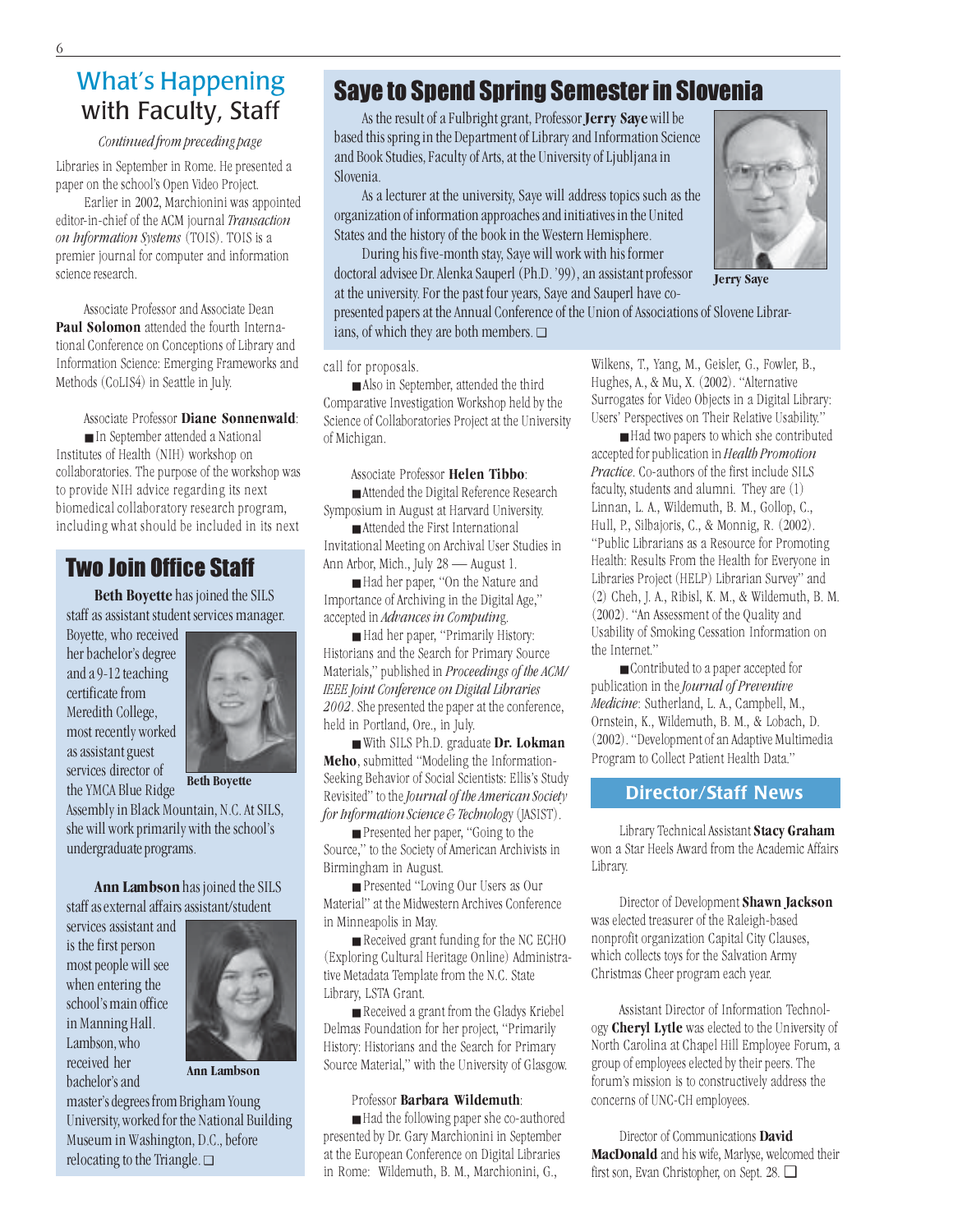# NHPRC Grant Gives Boost to 'Digital Desktop' Project

### By Katie Vick

Dr. Helen Tibbo, an associate professor at SILS, and Duke University Archivist Timothy Pyatt have received \$174,530 in funding from the National Historical Publications and Records Commission (NHPRC) for the second and third years of a joint UNC-Duke project titled "Managing the Digital University Desktop." Combined with the \$78,605 for year one, this is the second largest electronic records project funded by

"The point of this research is to design best practice guidelines around the

way people really work."

**-- Dr. Helen Tibbo** Co-Principal Investigator



NHRPC. Total project funding amounts to over \$500,000 with support from SILS, UNC's Academic Affairs Libraries and Duke University Library.

The research project will run through June 2005 and investigate the desktop management and e-mail practices of faculty and staff in academic units and administrative offices at UNC-CH,

across the 16-campus UNC system and Duke University. It will result in a compilation of best practices and realistic recommended guidelines for management of e-mail and electronic records based on user needs and behaviors. It will also produce classroom and web-based training modules.

"Electronic records, and especially e-mail management, are issues that universities across the country are struggling with now," said Tibbo. "The point of this research is to design best practice guidelines around the way people really work. To do that, we need to know how real faculty, administrators and staff deal with their digital desktops."

Tibbo and Pyatt will lead the project. Dr. Paul Conway, director



Duke University's Tim Pyatt (left), co-principal investigator, describes the "Digital Desktop" project at a recent meeting held at Davis Library. SILS Dean Joanne Gard Marshall looks on.

of information technology services for Duke University Libraries, will act as project consultant. Frank Holt, record services coordinator, and a UNC archivist, will serve as co-advisors. SILS Ph.D. student Ruth Monnig is project manager and Kimberly Peters of SILS is assistant project manager.

 "Time is of the essence in finding solutions and best practices to help employees manage the materials on their computers," said Tibbo. "It is very exciting that Carolina and Duke are collaborating on a project that is addressing digital preservation and electronic records management – some of the largest challenges of our time."

The NHPRC, a statutory body affiliated with the National Archives and Records Administration, supports a wide range of activities to preserve, publish, and encourage the use of documentary sources relating to the history of the United States. ❑

# SILS Presence Definitely Felt at ASIST Annual Meeting

SILS was well represented at the American Society for Information Science and Technology (ASIST) annual meeting held recently in Philadelphia. Faculty members, doctoral students and master's students participated at the conference in several capacities.

Professor and Associate Dean Barbara Wildemuth helped organize a research symposium on measuring search behaviors, moderated award-winning student papers and served as a panelist for "The Library of the Future: Interweaving the Virtual and the Physical." She also organized a doctoral seminar on research and career development.

Associate Professor Diane Sonnenwald gave a talk on collaboration at the conference's Knowledge Management Summit and presented a paper, co-authored with Ph.D. student Seung-Lye Kim, titled "Investigating the Relationship Between Learning Style and Preferences and Teaching Collaboration Skills and Technology: An Exploratory Study."

Associate Professor and Associate Dean

Paul Solomon presented a paper on "Bringing People, Technology and Systems Together Through Classification" and participated in a panel discussion. Assistant Professor Jane Greenberg chaired two panels, including "Subject Metadata from the Other Side."

Boshamer Professor Gary Marchionini was a panelist for "User Studies and Information Architecture." He and Assistant Professor Brad Hemminger served as panelists for "Bioinformatics in Information Science Education" as well as mentors for junior scholar participants in the doctoral seminar on research and career development, in which SILS doctoral student Gary Geisler participated.

Assistant Professor Greg Newby and Ph.D. student **Bin Li** presented a paper on laptop requirements in graduate LIS education. Assistant Professor Deborah Barreau presented a paper titled "Laying the Foundation for a Virtual Department." She also received the ASIST Outstanding Information Science

Teacher Award (see story, front page).

Ph.D. students Sheila Denn and John MacMullen presented a poster on "The Ambiguous Bioinformatics Domain: A Conceptual Map of Information Science Applications for Molecular Biology."

Doctoral student Lovetta James presented a poster titled "Teachers' Attitudes Towards Computer Adoption: An Integrated Theoretical Perspective." Fellow Ph.D. student Abe Crystal helped with the setup for several sessions.

Master's student Tony Bull was a participant in the ASIST student chapter meeting along with Marchionini. Kelly Maglaughlin, a Ph.D. student, was invited to participate in the conference's doctoral forum but was unable to attend.

Dean Joanne Gard Marshall attended a meeting of deans and directors at the conference to discuss the changing nature of LIS programs and the potential need for a formal council of deans and directors. ❑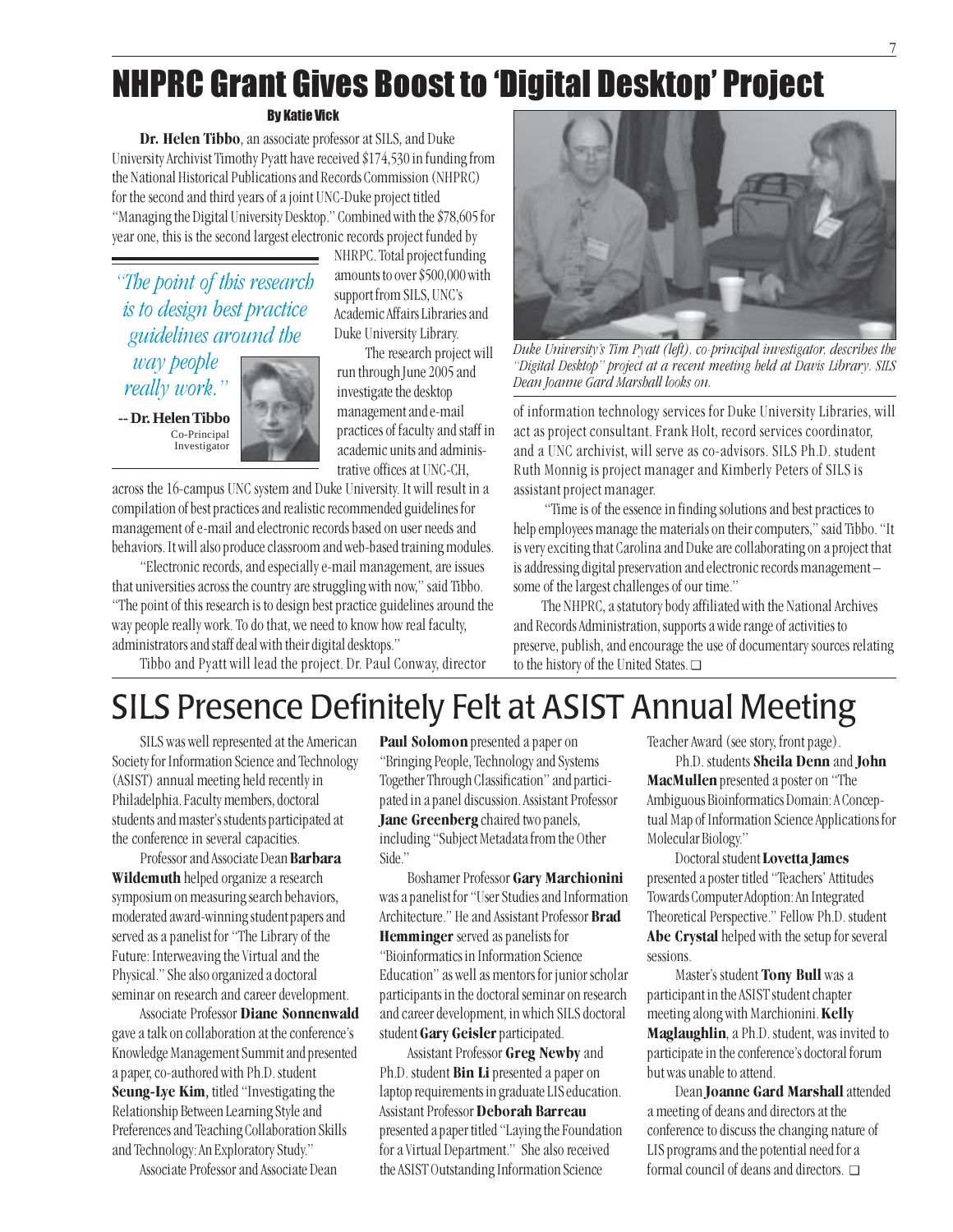# Distance Ed Offerings at SILS on the Rise

## But Online Education Not Without its Share Of Challenges

### By Katie Vick

The world of technology is revolutionizing traditional teaching methods and SILS continues to stay at the forefront of this change. Courses taught via the Internet have risen in number and popularity as professors and students realize the benefits of distance education.

Drs. Claudia Gollop and Evelyn Daniel are two "pioneers" of distance education at SILS. Gollop is currently teaching her "Health Sciences Information" course online and taught "Consumer Health Information" over the web in the spring. Daniel has taught several Internet-based courses, including "Management of Information Agencies" and "The School Library Media Center" (this fall). The latter is part of the school's new school library media coordinator certificate program, offered online in conjunction with UNC's School of Education.

"Evidence-Based Medicine and the Medical Librarian" is another online course at SILS and is led by adjunct professors Julie Garrison and Connie Schardt, from the Duke University Medical Center Library, and Julia Kochi, from the University of California at San Francisco. All online courses at SILS are taught using the Blackboard software package.

Gollop, who taught "Consumer Health Information" as her first online course in Spring 2002, said that she decided to give distance education a chance as an experiment. While she had to make some changes in her style of teaching, Gollop thought the hardest part was adjusting from traditional classroom culture to that of a virtual classroom.

"I can't see people; I can't get that inquisitive look," she notes. "I pick up on lots of cues in a physical environment that I can't pick up online."

Schardt says she encounters the same problems with "Evidence-Based Medicine." "If the students don't tell us, we don't know if they are getting all the material."

Students from all over the world enroll in "Evidence-Based Medicine" and "Health Sciences Information," both of which have been approved for continuing education credit by the Medical Library Association. "Evidence-Based Medicine" has attracted students from as far



Dr. Claudia Gollop uses Blackboard software to teach her Health Sciences Information online class.

away as Brazil, Iceland, Hong Kong and India.

While adding to the diversity of the class, this worldwide reach does pose some logistical challenges, however. Gollop notes that with some of her students three time zones (or more) away, scheduling "chat" sessions is sometimes difficult, if not impossible.

Regardless of such difficulties, the advantages of distance education outweigh the disadvantages, Schardt says, adding that the online environment allows her to give her students more individual attention and gives her the chance to reach students that she might not be able to in a regular classroom setting.

"Evidence-Based Medicine," which runs for eight consecutive weeks, was taught as a Medical Library Association CE course for two years before being moved to SILS in 2001. It is divided into four modules, which include building a clinical question, searching the literature and evaluating studies. The fourth module deals with the role of librarians in evidence-based medicine. A final assignment ties together all four modules.

"Each student receives personalized feedback on the reviews and exercises which accompany each module," says Schardt. "It is this feedback that the students consistently report as being the strength of the course."

Distance education also allows people that may not be able to come to a classroom on a regular basis the chance to learn and improve

their skills. Online courses also typically provide instructors with more flexible hours.

Gollop said that online courses give students that may be too shy to speak in class a chance to share their thoughts via the discussion board. She thinks this is important because many students need to re-read information before they can form an opinion and distance education provides them the time to do so.

"Students feel more comfortable and have a better understanding of the material and are required to speak up," said Gollop. "It forces involvement. It's good for them."

Past participants of "Evidence-Based Medicine" have found the class to be extremely valuable and applicable to the real world. Jo-Ann Babish, director of library sciences at Moses Taylor Hospital in Scranton, Penn., took "Evidence-Based Medicine" a year ago. Since then, she, along with the hospital's medical director, started an evidence-based medicine journal club and invited two professors from California to present an evidence-based medicine workshop for residents.

"I am sure none of this would have happened if I had not taken the online course," says Babish.

Beth Hill, who received her MLS through the distance education program at the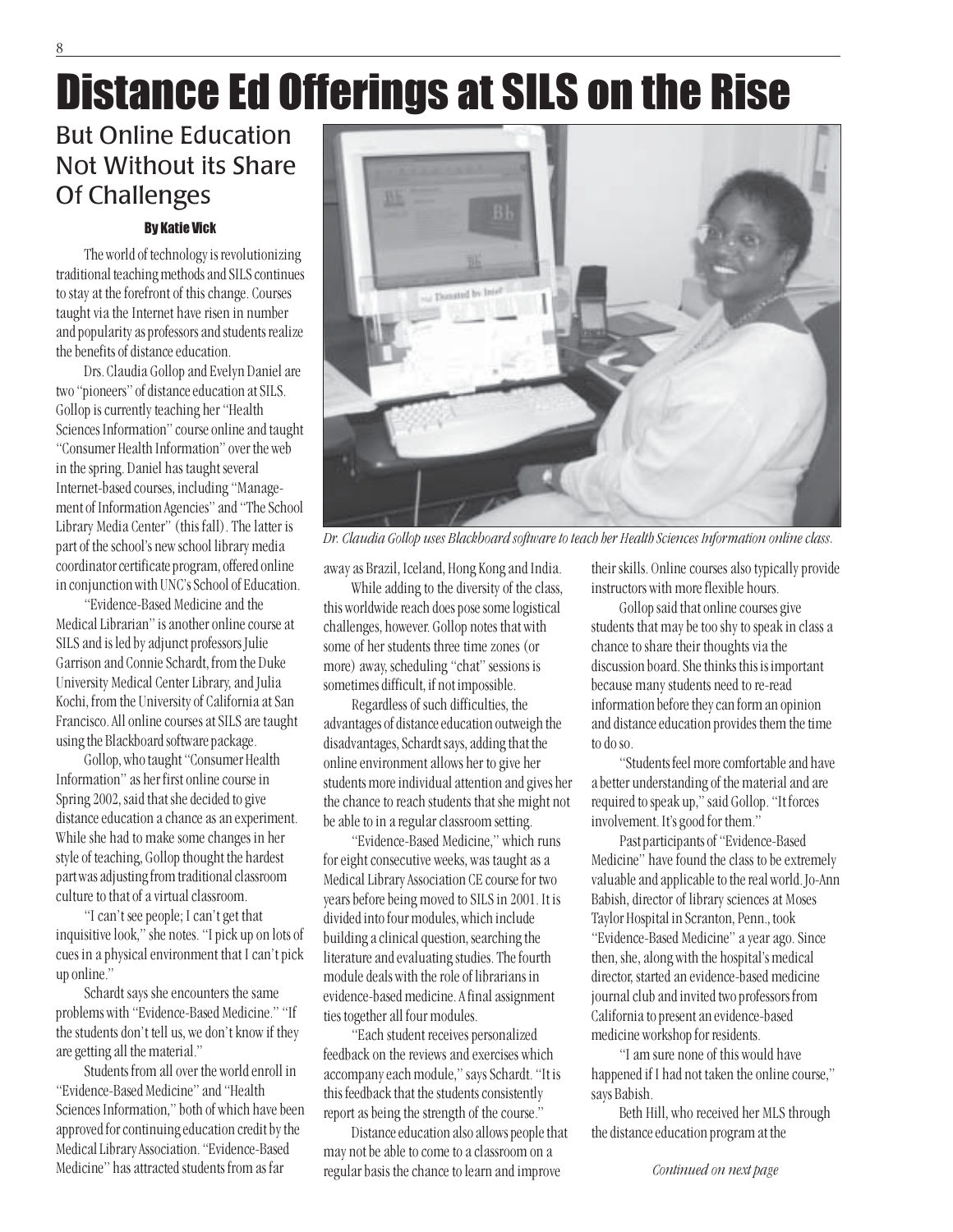

Dr. Barbara Moran (fourth from left) is flanked by participants in last year's inaugural seminar to the Czech Republic: (from left) Miriam Intrator, Fran Larkins, Vivienne Blake, Glynis Grau, Elizabeth Tsai and Nicole Urquhart. Intrator and Urquhart are SILS master's students.

# School Plans Return to Prague

Building on the success of its inaugural Prague seminar earlier this year, SILS is now taking registrations for a return visit to the Czech Republic in June 2003.

The two-week program for library science students and professionals will begin June 1, and run through June 15. Modeled after the school's popular "Libraries and Librarianship: Past, Present and Future" seminar to Oxford and the Bodleian Library, now in its 11th year at SILS, the Prague program features lectures and tours relating to librarianship in the former communist nation.

Co-sponsored by Charles University, the seminar is available for academic credit through UNC-Chapel Hill. A SILS faculty

## Distance Ed

### Continued from previous page

University of Arizona in August 2001, says the skills she gained were immediately applicable since the class was geared toward librarians. "I have started to teach some classes here at my hospital on searching the Internet, evaluating the Internet and print resources, with the hopes of eventually teaching the 'formulating the clinical question and searching the resources' component of 'Evidence-Based Medicine'," she says.

"Evidence-Based Medicine" will next be offered in the spring of 2003. For more

member will serve as the seminar's academic advisor.

Those interested in registering for this inaugural seminar should visit SILS on the web at http://ils.unc.edu/ils/continuing\_ed/ prague. The web site features detailed pricing information as well as a list of planned excursions and activities. Space is limited; early registration is encouraged.

SILS graduate student Nicole Urquhart, participated in this year's inaugural Prague seminar. "Prague is a wonderful city with many beautiful and interesting libraries," she said. "It was such a pleasure to visit the different institutions, both old and new, and at the same time get to know the city." ❑

information, visit www.ils.unc.edu/ils/ continuing ed/ebm. The next session of Gollop's "Health Sciences Information" has not been decided, but information about the course can be viewed at www.ils.unc.edu/hsi.

For more information on the school's new school library media coordinator certificate program, visit www.ils.unc.edu/SLMC or contact Daniel at daniel@ils.unc.edu.

Two new distance education courses are planned for next spring as well – "Information Entrepreneurship" and "Open-Source Technology for Librarians." Watch the SILS continuing education web page (linked at www.ils.unc.edu) for more information.  $\Box$ 

## SILS Faculty to Help Improve PR in Russia **Briefs**

UNC's School of Journalism and Mass Communication has received a \$280,000 grant from the U.S. Department of State to help improve public relations education in Russia. Faculty members from SILS will play an important role in the project.

The three-year grant from the Bureau of Educational and Cultural Affairs will create a partnership among UNC, Moscow State University for International Relations (MGIMO) and Irkutsk State University in eastern Siberia. It will run through Aug. 31, 2005.

MGIMO, located in Moscow, has been designated as the Russian accreditation agency for a professional degree in public relations; Irkutsk was included in the project to provide a regional perspective in building a new curriculum.

In addition to hosting Russian visitors, SILS will send faculty members to the Russian universities to assess library and information science needs and instruct the Russians in the use and management of information resources.

## Board Member Sewell Was Leader in Field

Winifred Sewell, 85, a member of the SILS Board of Visitors, recently died at her home in Maryland.

Sewell was senior librarian at Squibb Institute of Medical Research from 1946-1961. She was instrumental in developing MEDLARS as medical subject headings and later served as deputy chair of the Biological Services Division and head of the Drug Literature Program at the National Library of Medicine.

Sewell also served as president of the Special Libraries Association from 1960-1961, was president of the Drug Information Association from 1970-1971, and served as honorary president of the American Association of Colleges of Pharmacy in its 100th anniversary year in 1999-2000, earning the distinction of being the first woman and the first librarian to be so honored.

In 2000, SILS Dean Joanne Gard Marshall was presented the Special Libraries Association's prize for innovation in information technologies in biomedical and life sciences librarianship that is named after Sewell □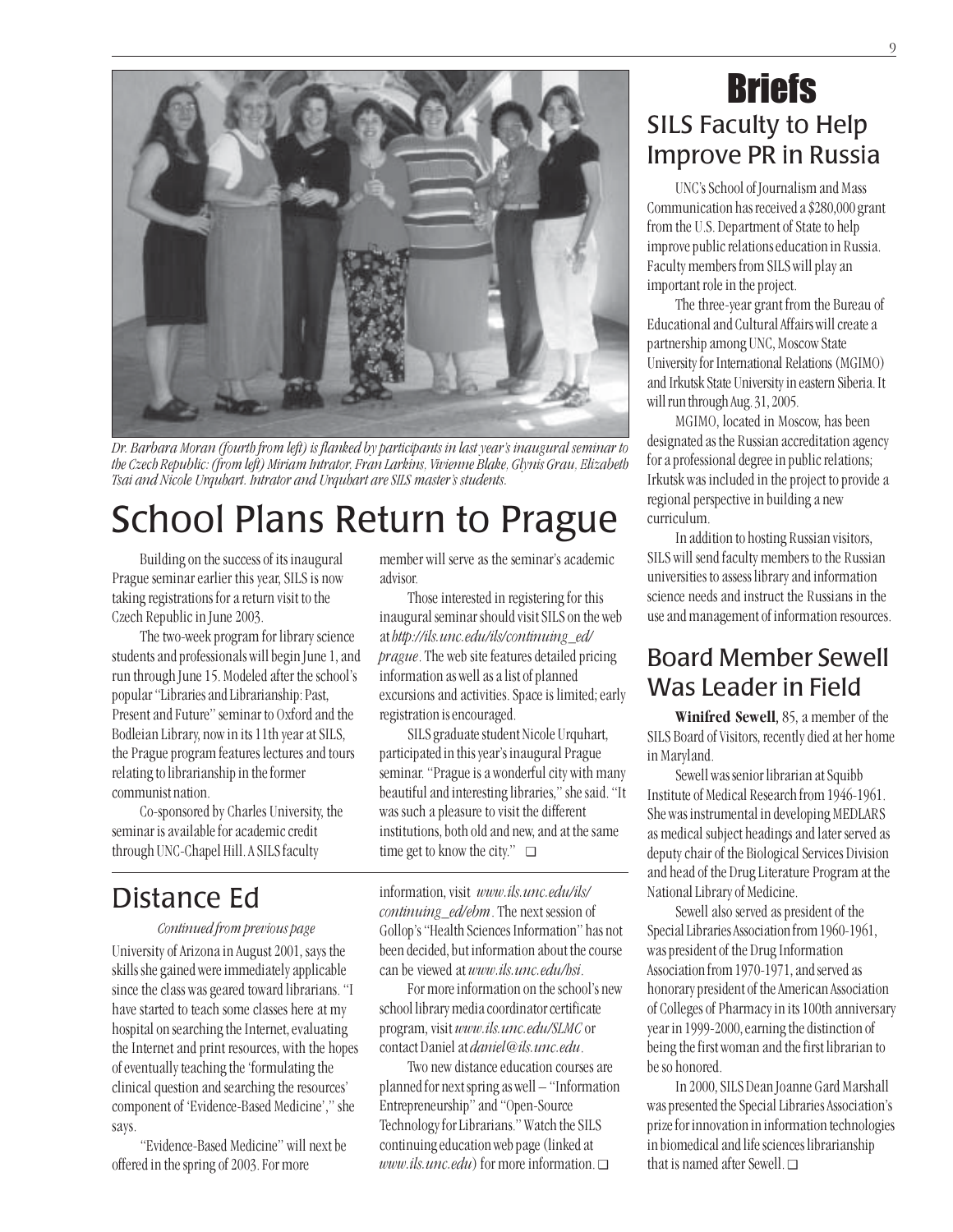# Tales from Thailand

## Professor Discusses Monthlong Visit to Southeast Asian Nation

### By Brian Sturm

I recently received a grant from the Thailand University Bureau to bring me to the Southeast Asian nation as a specialist in children's literature for the month of August. Taksin University in Songkhla (southern Thailand) and Mahasarakham University in Mahasarakham (northern Thailand) collaborated to support the grant.

When I found that I'd received the grant, an agenda was developed that had me addressing faculty, elementary and secondary school teachers, and students from all over the country and Laos. In short, I had a lecture or workshop nearly every day I was there, including weekends. It was frantic, but a lot of fun.

I gave two three-day workshops, five one-day workshops and three lectures. I covered topics such as storytelling, the culture of reading and



the history of children's literature in the United States, resources in children's literature, and activities for promoting reading. I also addressed the teaching of children's literature and classroom techniques to develop literacy skills.

My lectures were more focused, due to their shorter duration, and covered such topics as storytelling in medical and therapeutic settings, children's librarians as literacy advocates, and using children's literature for language acquisition.

I also worked with

university students to refine their research projects and suggest resources for them to search for further information. I taught class sessions in three different courses while I was there, and I began the process of mapping out a strategy for building bachelor's, master's, and Ph.D. programs in children's literature for Mahasarakham University.

This agenda didn't leave much free time for sightseeing, but I did get to see some fascinating things while journeying to and from workshop sites. One highlight, particularly with my librarianship background, was kneeling in a Buddhist wat, or temple, as a saffron-robed monk brought forth a 400-year-old manuscript written in Old Lao and inscribed on dried palm leaves. The book "covers" were pieces of wood, and the binding was two pieces of string that went through holes in the palm leaves.

The old monk was one of the few in Thailand who can still decipher Old Lao text. While many of the characters are similar to contemporary Thai, their meanings have since changed. It was remarkable to hold a book that was older than colonized America.

Another exciting experience was listening to another monk weave Buddhist Jataka tales in Thai. I knelt on the floor enraptured for two hours, understanding nothing of the speech, but finding clues to the stories in his dancing eyes and gestures. I sat so long that my legs went



SILS Assistant Professor Brian Sturm (foreground) participates in a prayer that pays respect to teachers. On Sturm's right is Dr. Wajuppa Tossa, a professor at Mahasarakham University and a well-known storyteller in Thailand.

completely numb.

Other highlights included a chance encounter with an elephant on the side of the road, a cobra sighting in the grass outside my cabin, and the magic of a world infused with spirits and Buddhist beliefs. I learned how to pay respect to Buddha and how to answer the office telephone in Thai. I also learned how to sing a song that gives honor to teachers.

And what about the food, you ask? What remarkable flavors. We had rice with every meal (including breakfast), vegetables in curried sauces, coconut milk and chili peppers with pork. The fruits were astounding in their subtlety: mangkhud, or mangosteen, with its cherry-red husk and delicate white flesh; ngaw, or rambutan, with its tentacled redand-green exterior and pear-like interior; and noi-naa, or custard apples, which were a bit like eating custard filled with thumbnailsized pits.

Perhaps the most exotic (and least tasty) fruit was *durian*, which smells like a wet towel after lying in a heap in the locker room for three weeks, but tastes (if you can get past the smell) a bit like custard as well.

My most exotic experience while in Thailand, however, was my visit to a dressmaker in a little village to see the local, handwoven silks. This woman brought out silk after silk, each more beautiful than the last until I was surrounded by exquisite fabric art. As I was mulling how to afford as many of them as I wanted, she brought out a bowl of silkworms, boiled and still in their cocoons. So we sat on the floor and chatted, with the help of a translator, and ate boiled silkworms, freshly steamed bamboo shoots and sticky rice.

When in Thailand …

The whole experience was remarkable. I feel as though I made a difference in their understanding of the power of children's literature as a literacy and language tool, I got to share storytelling and children's games with them, and I discovered the immediate power of cross-cultural collaboration and cooperation. ❑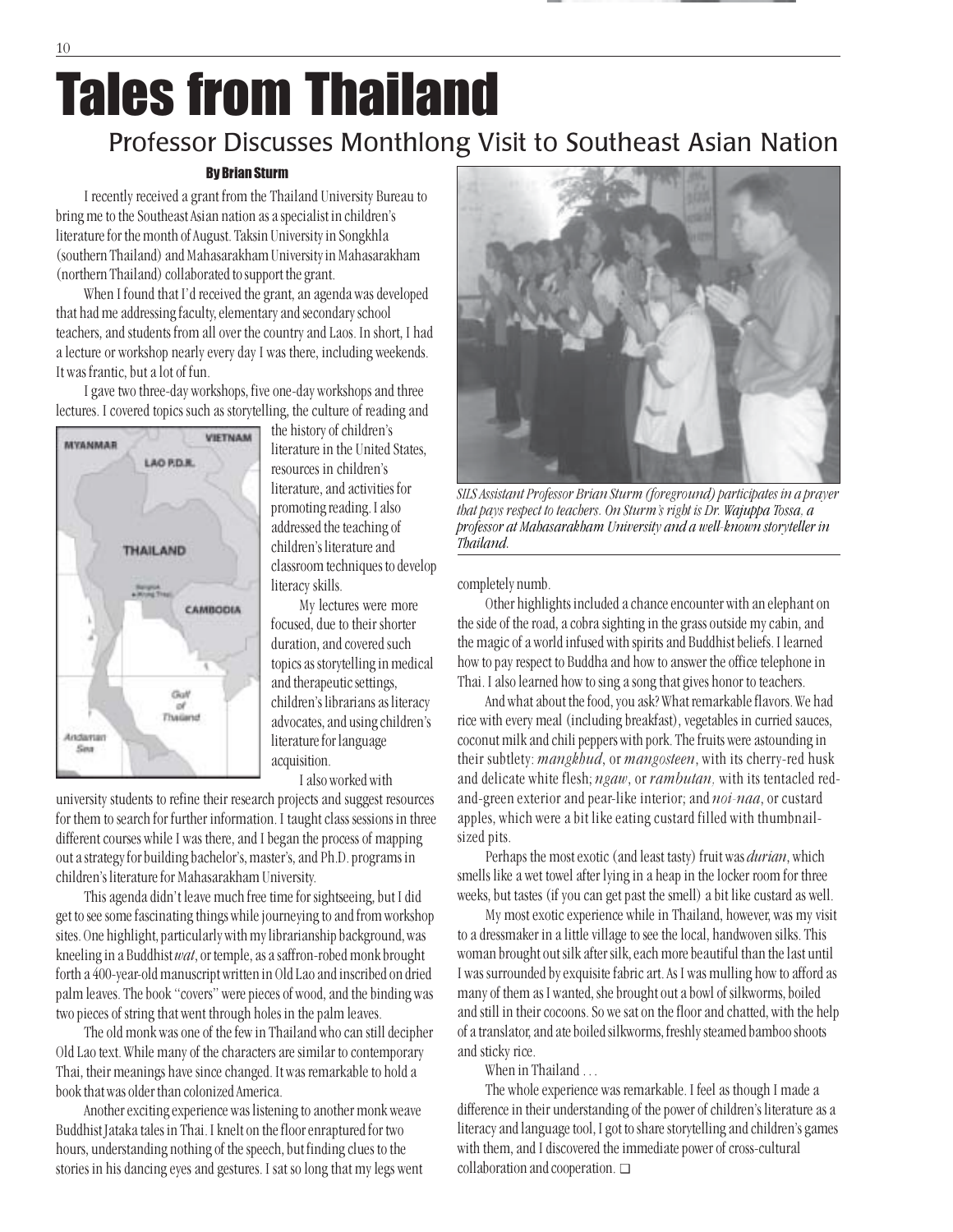# The Silence of Sound

## Master's Student Unfazed by Hearing Loss, but Does Face Challenges

### By Katie Vick

When master's student Kristin Andrews walks into a classroom, she doesn't hear her fellow students talking to one another or the professor clearing her throat in preparation for a lecture. In fact, she hardly hears anything.

The only deaf student currently enrolled at SILS, Andrews is not one to let her disability hold her back. She began taking classes during the second summer session and is working on her MSLS degree. She's currently enrolled in three classes: "Resource Selection and Evaluation," "Information Tools" and "Information and Reference Services." Although attending classes without being able to hear anything is challenging, Andrews says that SILS has been willing to help her in any way possible.

"Teachers try to be accommodating," says the Wilmington, Del., native. "They slow down for me and give me extra help."

Andrews was not born deaf; her loss of hearing was gradual. She began losing her hearing when she was 3 and finally became totally deaf at the age of 13. Because she learned how to talk before completely losing her hearing, Andrews can read lips and hearing aids allow her to hear a minimal amount of sound.

"Sometimes my brain fills in sounds because I remember hearing certain sounds," she says.

Even though she is capable of reading lips, the university Department of Disability Services provides Andrews with interpreters and notetakers for each of her classes. She says it's important to have the same interpreter for the same class, as each interpreter becomes familiar with the terminology of a course. She currently has two interpreters.

Andrews' main challenge while in the classroom, she says, is being able to pay attention to the professor, interpreter and take notes at the same time. She says this is especially difficult in her computer class.

"It's hard because the teacher is

explaining and demonstrating on the computer screen and it's difficult to slow down because we have so much material to cover," she says. "I need to look at the instructor's screen, my screen, the interpreter and the professor. I can't look at four places at one time."

Another adjustment for Andrews is getting used to the size of each class. She spent her undergraduate years at Hamilton College in Clinton, N.Y., which is a smaller school.

"Here, classes have 30 people in them and I'm used to smaller classes," she says.

Andrews says that she doesn't think twice about being deaf unless she encounters problems understanding someone, such as a professor speaking too fast. Many sounds look alike to her, so she depends on context clues to figure out what the professor is saying.

"Making sure all of the information gets through is a big challenge," she says. "It's harder to read lips than sign language. My brain has to sort through sounds, like putting



Kam Stoll signs to Kristin Andrews (foreground) as SILS Associate Professor Claudia Gollop (left) leads her "Information Tools" class. Gollop, Andrews' master's advisor, says she's glad to have the Delaware native in her class.



Kristin Andrews (right) watches Kam Stoll from Deaf Access sign during a recent class in the SILS computer lab, a setting which Andrews says poses some difficulties not experienced in a traditional classroom.

together the pieces of a puzzle."

Andrews' presence in class has made her professors more aware of their teaching methods. Dr. Claudia Gollop, who is also her advisor, says that she has learned to pay more attention to how fast she speaks during lectures, since Andrews does read lips when her translators are not there.

"I'm really glad she is in the class," adds Gollop. "She makes contributions to the class and makes us all aware."

Outside of class, Andrews puts in a lot of time reading her assignments and talking to her professors to make sure she understands the material. She has to make sure she knows all of the vocabulary for each

> class in case her interpreter is unfamiliar with terms used in class.

"I probably have to do more work outside of class than other students," she says. "It's just something that I do."

Andrews says she doesn't let her hearing loss upset her. In fact, she says that sometimes she doesn't mind that she cannot hear all the noises that surround her.

 "I can't imagine what it would be like to hear everything; it would be overwhelming and scary," she says. "I can turn my hearing off. All of the background noise must be pretty distracting."

After she graduates, Andrews hopes to pursue either a reference services or a cataloging position in an academic library. Wherever she ends up, she'll likely meet her challenges head-on, with the same positive attitude and hard work she's shown here at SILS, undeterred by her physical limitations and perhaps even stronger because of them. ❑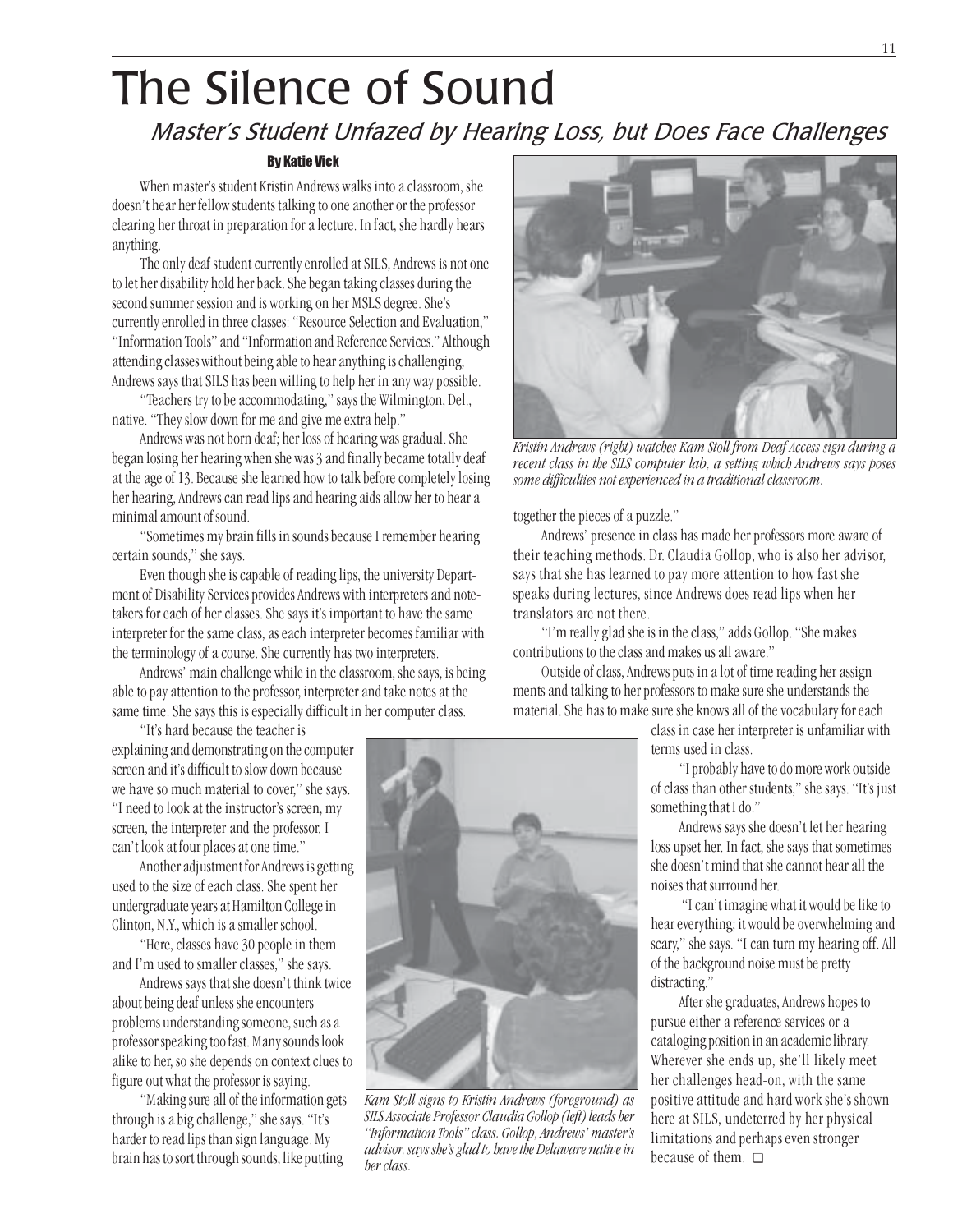# What's Happening with SILS Students

Doctoral student Miles Efron worked at the Santa Fe Institute in New Mexico over the summer. He participated in "Complex Systems Summer School," a five-week program featuring lectures, labs and research devoted to complex systems.

For his research project, Efron worked with a doctoral student in computer science and a post-doctoral fellow in immunology to design a computer simulation of the process by which web sites on a given topic develop into an ecological system.

At the Digital Resources for the Humanites Conference in Edinburgh, Scotland, in September, Efron presented a paper, titled "The Problem of Access in Contributor-Run Digital Libraries." Co-authors of the paper included SILS alumna Serena Fenton and ibiblio.org Director Paul Jones.

In November, doctoral student Gary Geisler successfully defended his dissertation, titled "AgileViews: A Framework For Creating More Effective Information Seeking Interfaces."

In September, doctoral student Patrick Howell successfully defended his dissertation, titled "Statistical Assessment of Differences in Information Retrieval Effectiveness." Dr. Bob Losee served as Howell's advisor.

Doctoral students Dihui Lu and John MacMullen have received two of the seven bioinformatics fellowships awarded at UNC-CH for 2002-03.

The fellowships, funded by the Bioinformatics Training Grant, support first-year doctoral students who are entering the bioinformatics curriculum on campus. This interdisciplinary program has students take courses and participate in research projects in different departments on campus as part of their education.

With SILS Associate Professor Diane Sonnenwald and Mary Whitton, doctoral student Kelly Maglaughlin had a briefing on evaluating scientific collaborators published in the August/September issue of the Bulletin of the American Society for Information Science and Technology (ASIST).

Doctoral student Pnina Shachaf's paper, "Ecological Approach to Virtual Team Effectiveness,"co-authored with former SILS post-doctoral fellow Noriko Hara, was presented at, and appears in the proceedings of, the AIS 2002 Americas Conference on Information Systems (AMCIS 2002).

Shachaf's poster on "National Library Consortia Development" was presented at the International Relations Round Table (IRRT) poster session at the American Library Association (ALA) Annual Conference in June in Atlanta.

Shachaf also presented "The Library Consortia Development Process: An Ecological Approach" at Connections 7: An Information Odyssey, the 7th Great Lakes Information Science Conference in May in Ontario. An abstract was published in the Canadian Journal of Information and Library Science.

Doctoral student Debbie Travers had her research article, titled "Five-Level Triage System More Effective Than Three-Level in Tertiary Emergency Department," published in the Journal of Emergency Medicine (Vol. 28, No. 5, October 2002). Co-authors include Anna E. Waller, J. Michael Bowling, Deborah Flowers and Judith Tintinalli. ❑



Real-World Experience ... May graduate Tammy Allgood (left) and master's student Pushpinder Gill worked this past summer as interns for IBM's Websphere Software Group in Research Triangle Park, working with, among others, IBM Program Director Michel Bezy, a member of the SILS Board of Visitors. In August, the students, charged with evaluating information processes within and among the company's AIM strategy, portfolio management and market intelligence teams, presented their findings to IBM representatives.

## Student Groups Choose New Leaders

In addition to their studies, many SILS students take on leadership roles within the school's various student associations. The following is a listing of the new officers for 2003.

■ The Information and Library Science Student Association (ILSSA): President Amanda Wilson; Vice President Marianne Gouge; Secretary Paul Chang and Treasurer Jean Ferguson.

■ The Student Chapter of the American Library Association (SCALA): President Terry Hill; Vice President Mary Bryson; Treasurer Amy Funderburk; Secretary/Webmaster Brooke Phillips and Children/ Young Adult Representative Colleen Clancy.

■ The Student Chapter of the Society of American Archivists (SCOSAA): President Chris Higgins; Vice President Rebecca Pernell; Secretary Matt Turi and Treasurer Brian O'Connor.

■ The student chapter of the **American Society for Informa**-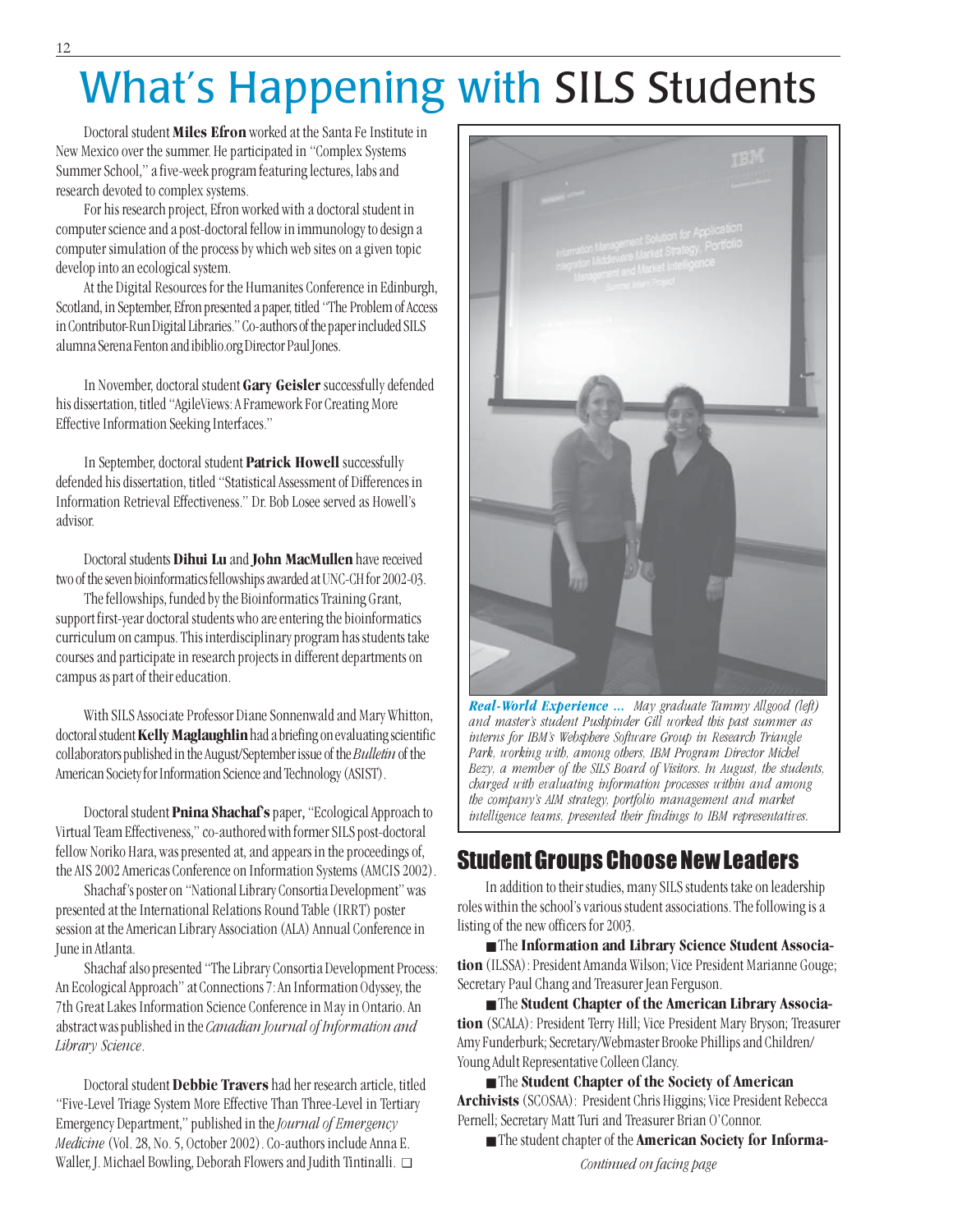



Research Review ... SILS doctoral students discussed their research at a special daylong forum held on Dec. 13 in Manning Hall. Among those presenting were (counter clockwise from top right) Ron Bergquist, Miles Efron, Meng Yang, Junliang Zhang, Debbie Travers, Kelly Maglaughlin and Todd Wilkens.





# Gates Grant to Aid Students Interested in Public Libraries

## By Katie Vick

SILS has received a project support grant in the amount of \$6,024 from the Bill & Melinda Gates Foundation. The grant will provide onetime funding for two full-time students working toward their master's degrees in information or library science.

The grant will benefit students that are dedicated to the improvement of public library service. In selecting students to receive the grant, first priority will be given to those committed to serving a North Carolina public library for at least one year after graduation.

To apply for the funding, applicants must write an essay expressing their interest in public library service, views on the role of technology in public libraries and special characteristics that will enable them to help people in North Carolina utilize public libraries and information resources. Candidates will also be interviewed. The award covers the student's tuition expenses for one academic year.

"Support for students is a key factor in attracting the best and brightest to library and information science," said SILS Dean Joanne Gard Marshall. "The future of our field, and of citizen access to information, depends on it."

"Library staff are key players in providing individuals with free and open access to information," said Craig Arnold, director of the foundation's U.S. Library Program. "We are proud to be working in partnership with the University of North Carolina to support future library professionals." ❑

## SILS Graduates August & December 2002

### Doctor of Philosophy

August 2002 Wen-Chin Lan Kiduk Yang

December 2002 Patrick D. Howell

## Master of Science in Information Science

### August 2002

Roger John Donaghy Xiaoran Lu David Wayne Myers David J. Parramore Yutao Peng Yuehong Wang Yihua Zhang

### December 2002

Martha Nelson Ballenger Kenneth A. Brockway Robert Scott Hanrath Kate Johnson Ashley Richardson Langley Christopher Allen Lee Kevin John Morgan Kathryn Michelle Nasser Mary C. Parmelee Elizabeth Elaine Robbins Zachariah Steven Sharek Jewel Hope Ward Yuming Zhao

## **Undergraduate** Minors

Adetola Atewologun\* Michael Patrick Devlin Alexis Nicholas Mueller\* Swapna Putcha John Charles Roam Anthony Dean Robbins\* \* - August graduate

## Certificate of Advanced Study

Richard David Pullen (Aug.)

## Master of Science in Library Science

August 2002

Molynda Ann Cahall Aisha Antoinette Harvey Sean Patrick Knowlton Avena-Lyn Smith Kristen Nicole Warren Kelly Ann Wooten

### December 2002

Christy Elizabeth Case Audrey L. Cash Kathryn Rena Gundlach Stephanie Dawn Holmgren Matthew L. Kern Jessica Marguerite Kilfoil Bridget T. Lerette Susan Simon Lovett Cynthia W. Merrill Anne Charlotte Osterman Dorothy Carr Porter Ruffin Louise Priest Rebecca Wynne Rhodes Krista Dawn Schmidt Gayatri Singh William Joseph Thomas Carla Valetich

## Student Leaders

Continued from facing page

tion Science and Technology (ASIST): Chair Matthew Carroll; Vice Chair Patrick Giovinazzo; Secretary Abe Crystal; Webmaster Jesse Wilbur and Project Coordinator Kali Lewis.

■ The new Association of Museum and Library Information Student Society (AMLISS): President Sarah Falls; Vice President Kristin Fiore; Secretary Susan Teague and Treasurer Jennifer Rinalducci.

■ The student chapter of the **Special Libraries Association** (SLA): President Susan Keesee; Vice President Meghan Lafferty; Webmaster Karen Fiore; Secretary Trish Losi and Treasurer Mary White. ❑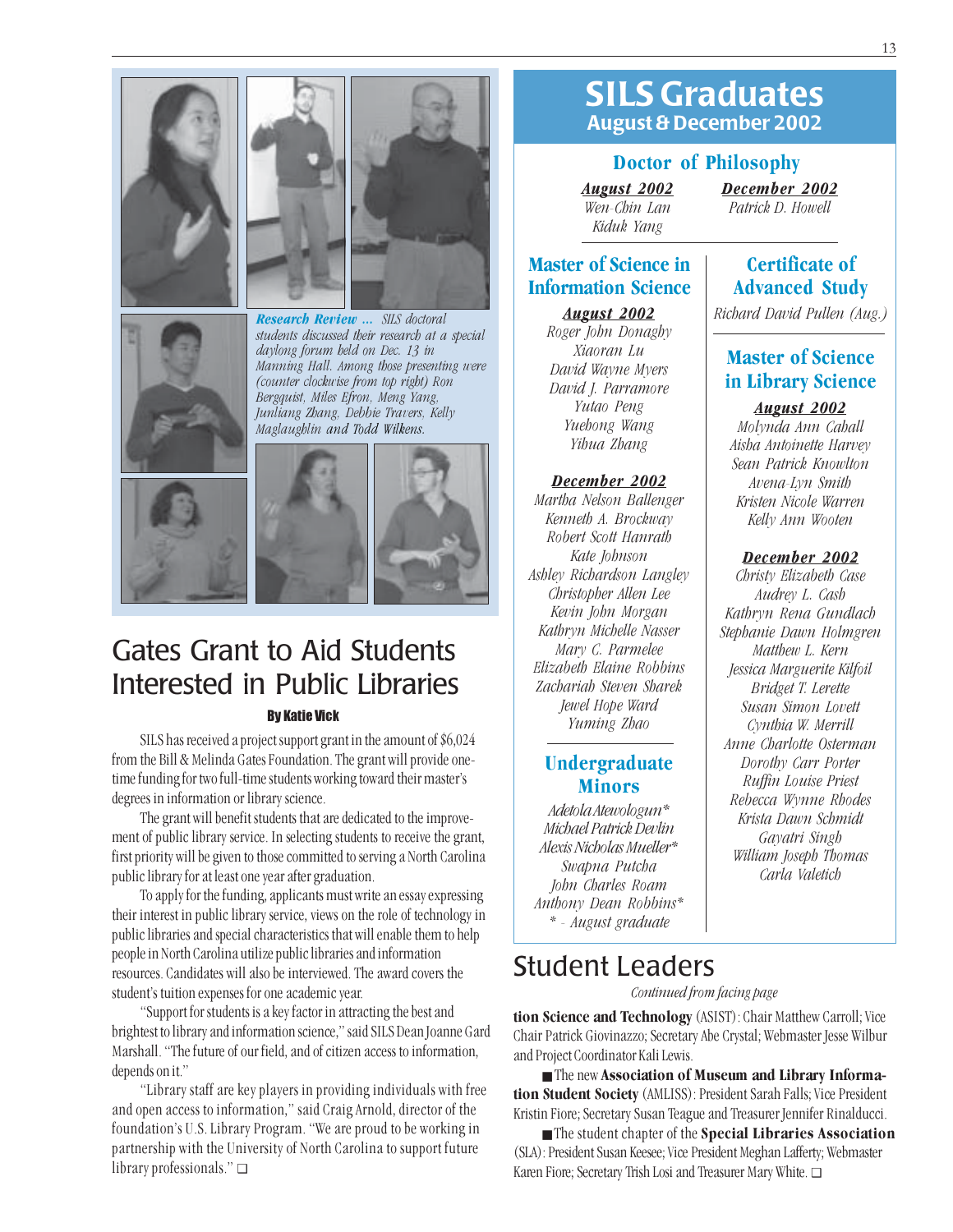# *AlumniNews*

## New Board in Place And Ready to Serve

Greetings from Chapel Hill. It is with a great deal of pleasure that I write my first column as the SILS Alumni Association Board president. I'm looking forward to the year ahead and to continuing the Alumni Association's traditions as well as exploring new ways to support the school, its students, faculty and alumni.

I'm very pleased to announce that Andy

Alumni Association President's Message By Selden Lamoureux

Ingham (MSLS '97) has joined us as our new vice president/presidentelect, and that Donna Nixon (MSLS '01) is our new treasurer. Andy is systems librarian at Davis Library at UNC, and Donna is reference/ access services librarian at the UNC-Chapel Hill Law Library.



board this year are Secretary Susan Gramling, who has done yeoman's work organizing our events, and Dave Goble, this year's immediate past president. I fortunately have Dave's good example to follow as president, and want to take this opportunity to thank him for his leadership, energy and many creative ideas.

I also want to thank Martha Barefoot, who preceded Dave as president, for her steady steering and long memory, and Ralph Kaplan, who not only balanced the books, but also completed a term and a half as treasurer (by popular demand). Thanks are also due to SILS administrative directors Shawn Jackson and David MacDonald, and Dean Joanne Gard Marshall, for their hard work and continued support of the board's activities.

Each year, SILS alumni host a new student reception. This year's reception took place on Sept. 10 and we had a great time and one of our largest turnouts. I want to thank all who came and all who provided the food.

> I also want to thank those who contributed Continued on page 15



Board President Selden Lamoureux (front row, right) stands with the winners of this year's book scholarships: (bottom row, from left) Martha Preddie and Lisa Stronski and (top row, from left) Evelyn Poole-Kober and Nicolae Harsanyi.



ABOVE: A display board at the reception features images of the late Elfreda Chatman, a faculty member at SILS from 1986-1998. The book scholarships awarded by the Alumni Association were recently renamed in honor of Chatman, who passed away in January 2002 at the age of 59.AT RIGHT: Board President Selden Lamoureux congratulates scholarship winner Nicolae Harsanyi.

## Images from New Student Reception

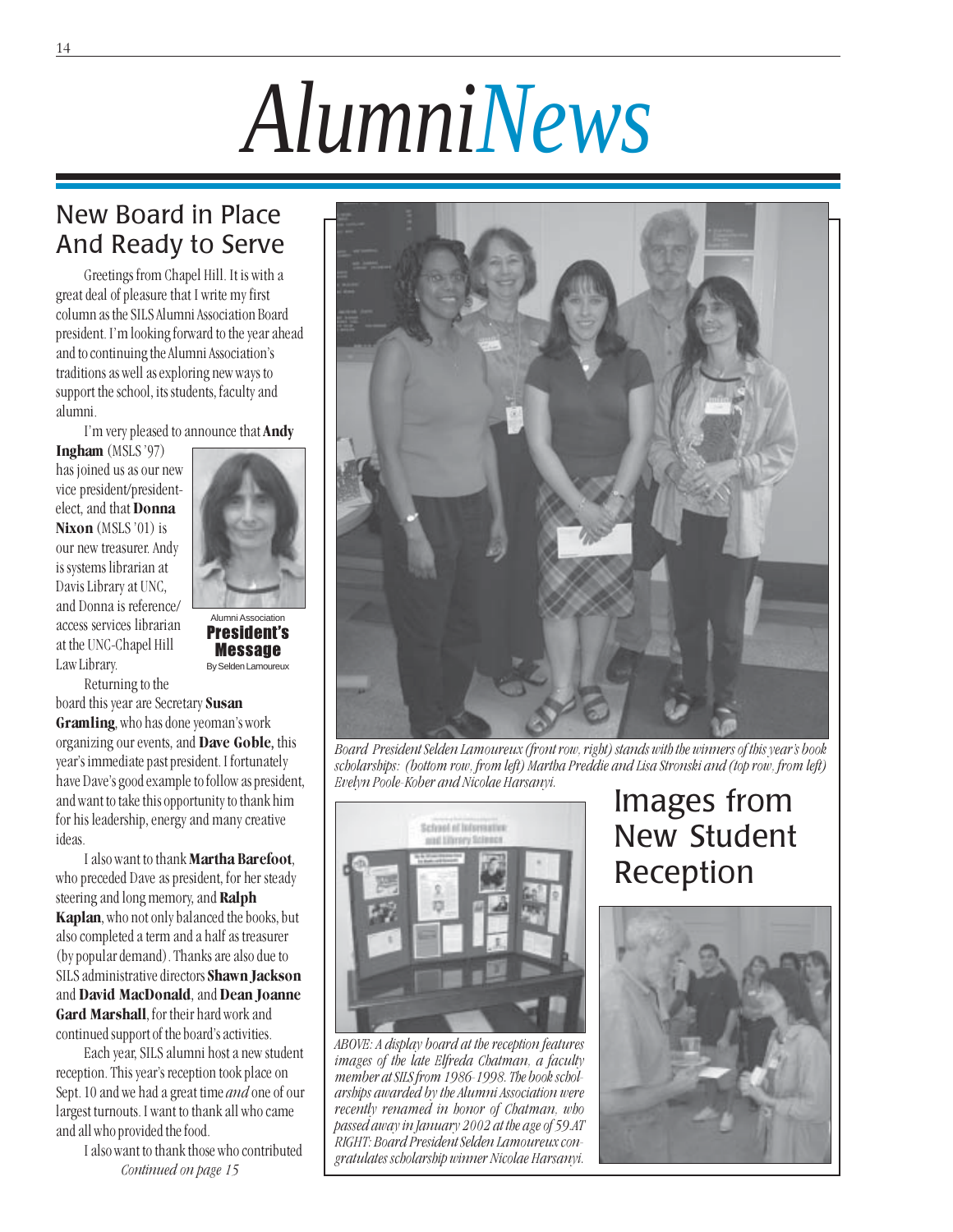

Front row  $(l$  to  $r)$ : Susan Gramling, Selden Lamoureux and Andy Ingham. Back row (l to r): Donna Nixon and David Goble.

#### **SILS ALUMNI ASSOCIATION EXECUTIVE BOARD 2002-2003**

**Selden Lamoureux, President** Head, Serials Section UNC-CH Academic Affairs Library CB # 3902 Chapel Hill, NC 27599-3902 (919) 962-1120 *lamours@email.unc.edu*

**David S. Goble, Immediate Past President** Associate Dean of Libraries Central Piedmont Community College Learning Resources Center, 203A Central Campus (704) 330-6441, fax (704)330-6887 david.goble@cpcc.edu

**Andy Ingham, Vice President/Pres.-Elect** Systems Librarian UNC-CH Academic Affairs Library CB #3946 Chapel Hill, NC 27599-3946 (919) 962-1288 *andy\_ingham@unc.edu*

### **Donna Nixon, Treasurer**

Reference/Access Services Librarian UNC-CH Kathrine R. Everett Law Library CB #3385 Chapel Hill, NC 27599-3385 (919) 843-7890, fax (919) 843-7810 *nixod@ils.unc.edu*

**Susan S. Gramling, Secretary** GrantSource Librarian Office of Information & Communications CB #4106 Chapel Hill, NC 27599-4106 (919) 962-7766; fax (919) 962-6024 *susan\_gramling@unc.edu*

**EX-OFFICIO MEMBERS** Joanne Gard Marshall, Dean Shawn Jackson, Director of Development David MacDonald, Director of Communications ILSSA Student Representative

# Ruffin Latest to Be Honored As SILS Distinguished Alumnus

Dr. Angela Ruffin

Angela B. Ruffin (Ph.D., 1989), head of the National Network of Libraries of Medicine Office at the National Library of Medicine, is the school's 34th recipient of its Distinguished Alumnus Award.

Ruffin was presented her award at the school's winter commencement ceremony in Wilson Library. She also served as the

ceremony's keynote speaker.

Ruffin graduated from SILS in December 1989. Her dissertation was titled "School Library Media Specialists and Instructional Development Activities: An Analysis of Time Spent in Instructional Consulting with Teachers."In addition

to her SILS degree, Ruffin earned her bachelor's degree from Spelman College, an MSLS from Clark-Atlanta University (formerly Atlanta University) and an Ed.M. in educational psychology from Boston University.

Prior to joining the NLM staff in 2000, Ruffin taught at several schools of library and information science and served as media coordinator for the Durham City Schools. She has 10 years of successful experience coordinating outreach programs for the NN/ LM Office, starting with the first round of Grateful Med outreach projects in 1990.

The SILS Distinguished Alumnus Award, first presented in 1981, recognizes alumni who have demonstrated outstanding professional library or information science achievements at national, state or local levels, or who have provided outstanding service to SILS or its Alumni Association. ❑

## President's Message

Continued from page 14

to the Elfreda Chatman Fund for Books and Research. The fund provided two \$100 gift certificates to the Bull's Head bookstore for graduate students, and this year's winners were Nicolae Harsanyi and Lisa Stronski. The fund also provides a \$50 certificate for an undergraduate student, but it's clear that we need to get the word out to undergraduates, as none attended. Graduate student Martha **Preddie** graciously accepted the \$50 certificate. Congratulations to this year's recipients.

Thanks to all of you for coming out and mingling with new students, faculty and fellow alums. In an effort to encourage alumni attendance at the reception and to thank all who were able to contribute food, the board held a

### Past Recipients

| $1981 -$ | <b>Emerson Greenaway</b>                          |
|----------|---------------------------------------------------|
|          | <b>Herman Howe Fussler</b>                        |
|          | <b>Mary Elizabeth Poole</b>                       |
|          | <b>William Stevens Powell</b>                     |
|          | <b>Mary Eunice Query</b>                          |
| $1986 -$ | <b>Fred Roper</b>                                 |
| $1987 -$ | <b>Gene Lanier</b>                                |
| $1988 -$ | <b>Jerry Campbell</b>                             |
| $1992 -$ |                                                   |
|          | <b>Mary Edna Anders</b><br><b>Evan Ira Farber</b> |
|          | Lucia Johnson Rather                              |
|          |                                                   |
|          | Katina P. Strauch                                 |
| $1993 -$ | Ray L. Carpenter                                  |
| $1994 -$ | Dale M. Bentz                                     |
|          | <b>Barbara Branson</b>                            |
|          | <b>Lesley Farmer</b>                              |
| $1995 -$ | Rebecca S. Ballentine                             |
| $1996 -$ | Ridley R. Kessler Jr.                             |
|          | Edwin S. Clay III                                 |
|          | Judith K. Sutton                                  |
| $1997 -$ | Robert G. Anthony Jr.                             |
|          | James V. Carmichael Jr.                           |
|          | <b>Jane Bliss Downs</b>                           |
|          | <b>Robert S. Martin</b>                           |
| $1998 -$ | <b>Martha Harris Davis</b>                        |
|          | <b>Barbara Semonche</b>                           |
| $1999-$  | June Fulton                                       |
|          | <b>Joe Hewitt</b>                                 |
|          | <b>Duncan Smith</b>                               |
| $2000 -$ | <b>Marshall Keys</b>                              |
| $2001 -$ | <b>Charles Bryan Lowry</b>                        |
|          | <b>Bernie Todd Smith</b>                          |
| $2002 -$ | Joan Durrance                                     |
|          |                                                   |

special alumni drawing for another Bull's Head gift certificate. Congratulations to Evelyn Poole-Kober, our first-ever winner of the board-sponsored gift.

This past year, our annual membership announcement went out as part of the SILS newsletter. Many thanks to all new and returning members who sent in their dues. For those who might have missed it, you still have the opportunity to become a member or renew your membership. If you're not quite sure if you are paid up for this year, send me a note (lamours@email.unc.edu) and I'll be happy to let you know.

I'd also like to extend an open invitation to call, write or stop by Davis Library and talk to me about any ideas you might have for making this a better, stronger Alumni Association.

Thanks for all your support. ❑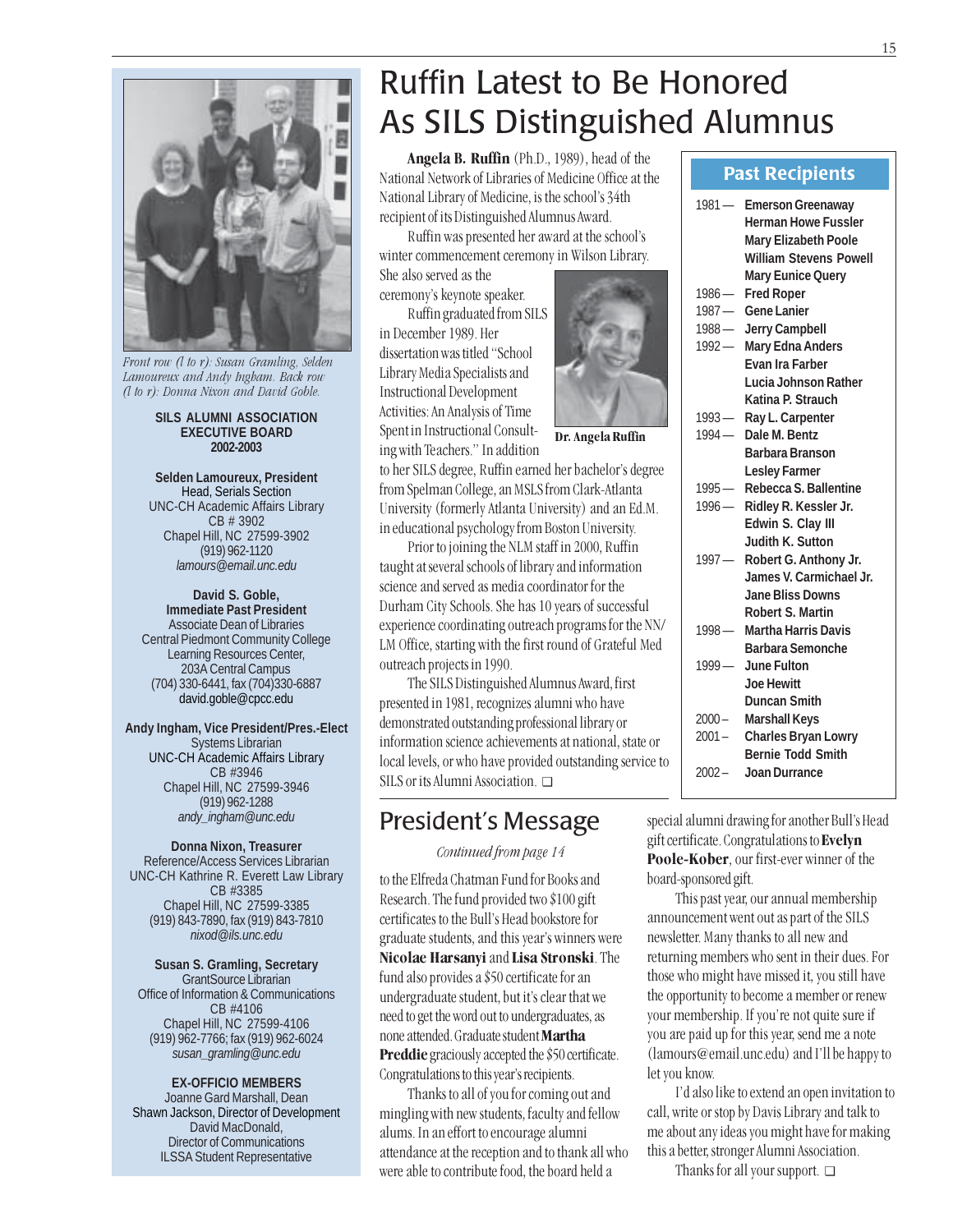## **Alumni Profile**

# Collections Inspire "Pack Rat for the Common Good"

### By Robert Albright

Library digitization expert Kevin Cherry (MSLS '95) cannot get enough of UNC-Chapel Hill.

After receiving a bachelor of science in biology from the university in 1988, Cherry returned to Chapel Hill to get a master's in history in 1993 and a master's in library science in 1995. And now, after two years as project manager of North Carolina ECHO (Exploring Cultural Heritage Online), Cherry is applying to enter the Ph.D. program at SILS in the spring.

Throughout his education and work experience, Cherry said he has appreciated libraries and the preservation of special collections in North Carolina. Although he values the role of computers, he said the state's special collections themselves – ranging from World War II memorabilia to the papers of longtime state political leader Terry Sanford – drive his interest in the field.

"I'm not a 'techie,'" the Denver, N.C., native said. "I'm a pack rat for the common good."

The turning point in Cherry's career came about four years ago during his stint as history librarian at Rowan County Public Library. Cherry was appointed to the Access to Special Collections Working Group (ASCWG), a 15 person committee under the North Carolina State Library Commission.

The working group's main task was to find a better way to discover the state's special collections online. After conducting a series of



Kevin Cherry,a 1995 graduate of SILS, played an integral role in the development of NC ECHO (see story, opposite page), a web portal for digital cultural heritage collections.

surveys and interviews, Cherry and the other committee members unveiled NC ECHO, a web portal that would hopefully link nearly 800 cultural institutions in the state.

"The main idea was the give users a feel for what a museum is like – all while surfing the Internet," Cherry said.

After NC ECHO's launch, State Library officials hired Cherry as full-time project manager, a position he held for two years. During his stay at NC ECHO, Cherry led the organization's partnerships with numerous statewide cultural institutions.

Dr. Helen Tibbo, a SILS associate professor who advised Cherry during his master's student days at the school, said Cherry was the perfect choice for first-ever project director of NC ECHO.

"NC ECHO's goal of surveying the full range of cultural heritage repositories in the state and bringing their treasures to the people of North Carolina in digital form requires a leader who is knowledgeable about the information world," Tibbo said. "Kevin did a fabulous job of introducing the new world of digital libraries and archives to repositories across the state."

After leaving NC ECHO in July 2002, Cherry took a semester-long position as visiting professor at East Carolina University's Department of Librarianship, Educational Technology and Distance Instruction. There he not only led online classes, but he also travelled from Chapel Hill (where he lives) to Greenville several days each week to teach in person.

Cherry said he planned to apply to enter the Ph.D. program at SILS at the end of the fall semester. The last time Cherry was at SILS in 1995, he received the Dean's Achievement Award at graduation for his master's paper on managing student organization files in university archives.

Tibbo, who advised Cherry during his master's paper, said she plans to advise Cherry during his doctoral work as well.

"I am very pleased that Kevin has applied to the SILS Ph.D. program and look forward to working with him on his dissertation," Dr. Tibbo said. "I know Kevin will continue to serve North Carolina cultural heritage for decades to come." ❑

## 2002-03 Alumni Dues / Chatman Fund Contribution Form

The UNC-CH SILS Alumni Association believes that strong ties between alumni and the school contribute to a robust educational program. To that end, the association supports the work of SILS and encourages alumni involvement in the school through a variety of programs and initiatives. The Association's activities focus on the crucial areas of communication, recognition of achievement and financial support.

Membership fees are used to support the work of the SILS Alumni Association and provide you with a way to participate in the continuing life of the school

Let us know whether to register you as a Life Member (no yearly renewal necessary!) or an Annual Member. Complete this form and a check for the amount appropriate to the membership you choose and mail it to us to begin your Alumni Association affiliation:

❏ Life Membership. Enclosed is my check for \$120. ❏ Annual Membership. Enclosed is my check for \$20.

❏ Dr. Elfreda Chatman Fund for Books & Research: \$ \_\_\_\_\_\_

| and provide you with a way to participate in the continuing life of the school<br>and its alumni.                                                                                                                                    |  | Total amount enclosed $=$ \$ |  |  |
|--------------------------------------------------------------------------------------------------------------------------------------------------------------------------------------------------------------------------------------|--|------------------------------|--|--|
|                                                                                                                                                                                                                                      |  |                              |  |  |
|                                                                                                                                                                                                                                      |  |                              |  |  |
|                                                                                                                                                                                                                                      |  |                              |  |  |
| Phone <u>that is a set of the set of the set of the set of the set of the set of the set of the set of the set of the set of the set of the set of the set of the set of the set of the set of the set of the set of the set of </u> |  |                              |  |  |
| $E$ -mail $\sim$                                                                                                                                                                                                                     |  |                              |  |  |

Please make check payable to UNC-CH SILS Alumni Association and send with this form to: UNC-CH SILS ALUMNI ASSOCIATION; CB#3360, 100 MANNING HALL; CHAPEL HILL NC 27599-3360.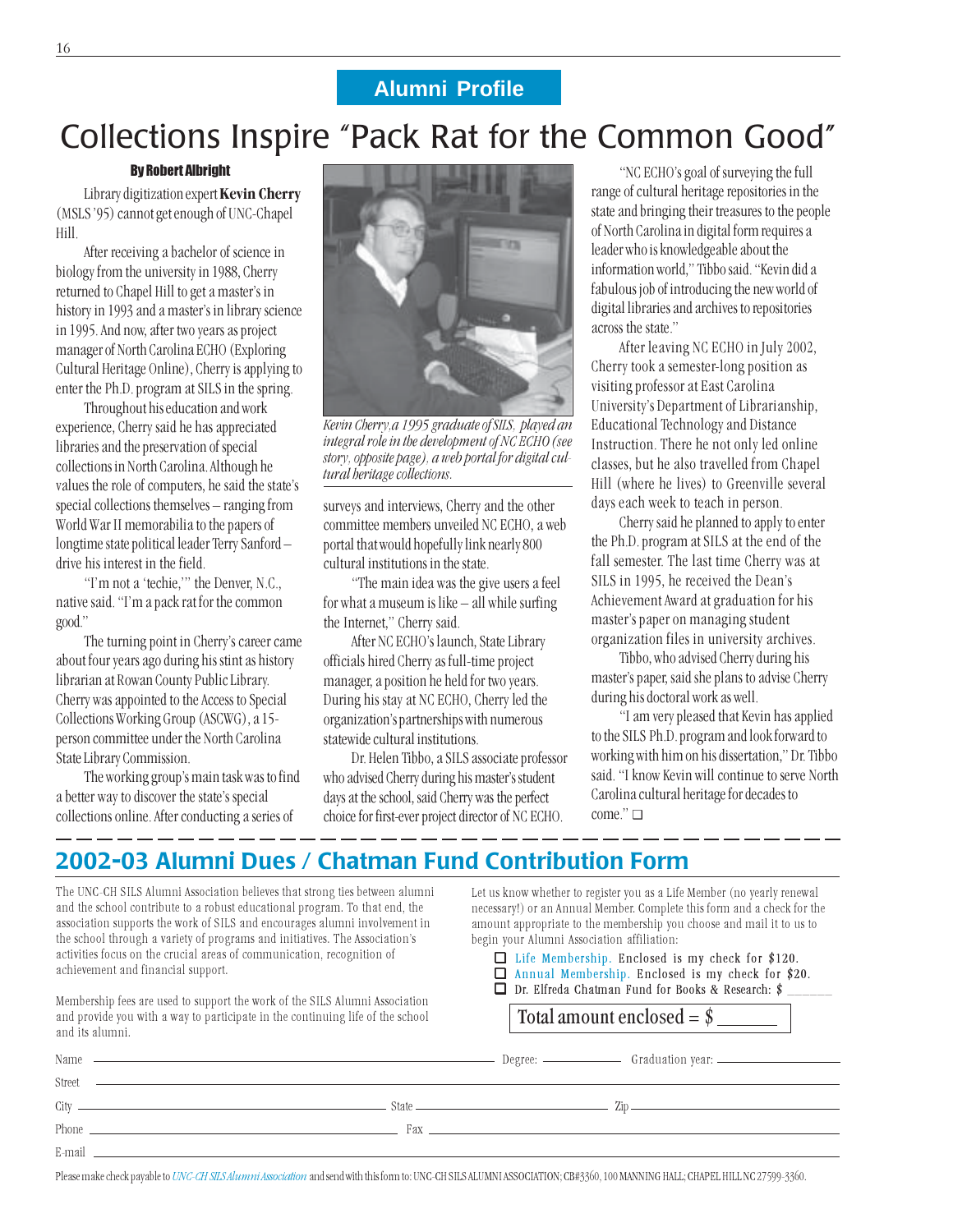# SILS Alumni Playing Important Role in NC ECHO

## By Robert Albright Project's Goal is to Digitize State's Cultural Treasures

Charles Wetzell of Gastonia nearly died after being shot in the chest during a World War II battle. But a metal canteen hanging from Wetzell's neck deflected the German bullet and redirected it to his shoulder – miraculously saving his life. A fellow American soldier found the enemy's gun and gave it to Wetzell as the North Carolina native was being carried off on a stretcher.

More than 50 years later, the gun and bullet that wounded Wetzell are on display at the American Military Museum in Gastonia, where Wetzell serves as a volunteer and tells his personal story of survival to museum visitors.

But if people cannot visit the museum in person, they can now discover Wetzell's unique war story online. Thanks to the efforts of several SILS alumni and other state librarians, people can access many of the state's historical treasures through North Carolina ECHO (Exploring Cultural Heritage Online). Administered by the State Library of North Carolina, NC ECHO is an evolving statewide project to provide online access to nearly 800 cultural institutions – including Wetzell's war museum.

Kevin Cherry (MSLS '95), project manager of NC ECHO for two years, is among several SILS alumni involved in the project to build a statewide framework for digitizing the state's libraries, archives and museums. Cherry, Donna Baker (MSLS '01) and Scott Reavis (MSLS '00) have all contributed to the NC ECHO digitization project.

Cherry, who left NC ECHO in late July 2002 to become a guest instructor at East Carolina University and to pursue a Ph.D. at SILS, said NC ECHO (www.ncecho.org) offered a portal where users could search the state's cultural resources in digital form via one web site.

"The directory of cultural institutions stretches from Murphy to Manteo," Cherry said. "It is truly amazing what all is out there, from the ridiculous to the sublime."

NC ECHO, funded by a federal Library Services and Technology Act Grant, focuses on the concept of digitization, which uses new technologies to provide a reasonable digital copy of rare cultural items. Hoping to increase Internet access to the state's specialized resources, leaders in the library community unveiled NC ECHO in April 2001 after nearly two years of surveying the needs of cultural institutions.

Although NC ECHO is not the only statewide digitization initiative in the United States, the program sets itself apart by welcoming all state institutions – whether big or small, historical or fine arts-related, technologically advanced or way behind in digital times – to join the trend toward offering resources in electronic format.

"NC ECHO is very broad-based, and that helps bring together collections that were split a long time ago. It also brings together information that previously would have never been thought to be put together," Cherry said.

Cherry and Reavis, former project librarian of NC ECHO, have moved on to other jobs in the library science community. But Donna



Former NC ECHO project director and SILS alumnus Kevin Cherry (back row, with bow tie) hosted the NC ECHO Digitization Institute at Manning Hall in the spring.

Baker, another SILS alumnus involved in the digitization project, continues to work for NC ECHO as project librarian. She travels all over the state with a digital camera in hand and visits hundreds of cultural institutions.

"I am truly lucky to be a recent graduate and have such an interesting, multi-faceted first job," Baker said. "I am constantly learning more about technology and cultural institutions."

Throughout her trips across the state, Baker said the state's cultural caretakers appreciated the benefits of electronically copying historical documents and items.

"Whether or not people are motivated to digitize or not after our visit, they often come away from the meeting with a new way to think about their collection," Baker said."

Aside from linking nearly 800 state cultural institutions online, the NC ECHO Web portal also provides links to the 180 special online collections in the state, including UNC-Chapel Hill's Documenting the American South and East Carolina's North Carolina Periodicals Index.

Whether someone is working on an elementary school project or a dissertation, that person can visit NC ECHO's web site for help in finding a wide range of research materials housed in North Carolina's museums and libraries.

In addition to offering a connective web portal, NC ECHO has also identified standards for digitization, established a continuing education program to teach special collection skills and awarded funds to organizations pursuing digitization projects.

NC ECHO, winner of the 2001 Outstanding Library Program Award from Solinet, will continue to build its digital collection in the future, Cherry said. As a result, accounts like Wetzell's near-death experience will be added regularly.

"NC ECHO is an organizing principle, and for years to come it will act as an information center, a guide and portal for the state's many digitization projects," he said. "There are some excellent resources out there." ❑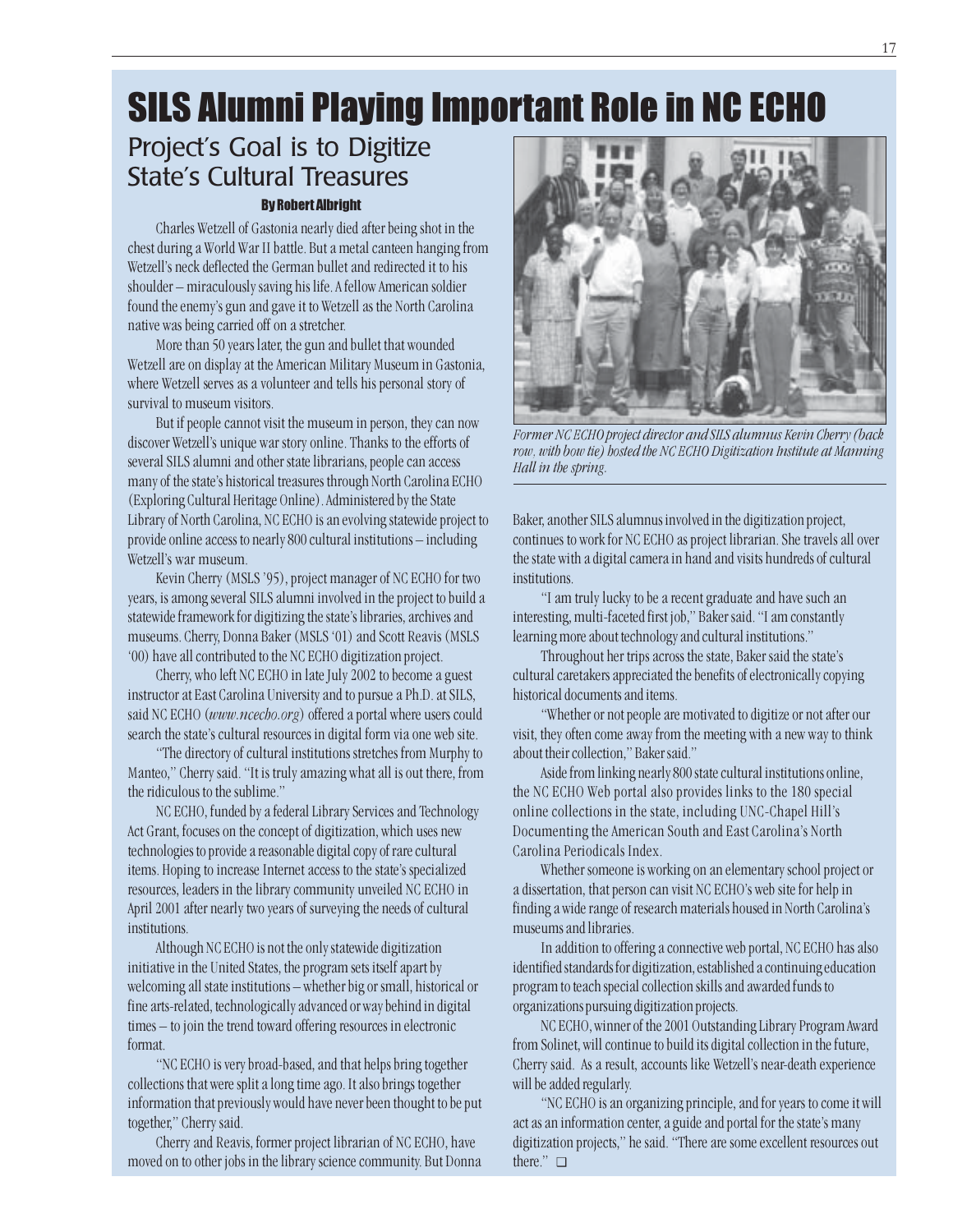# What's Happening with SILS Alumni

Christel L. McCanless (MSLS '66) coauthored Faberge Eggs: A Retrospective Encyclopedia (2001) with Will Lowes. McCanless is a library consultant and independent researcher and is active with the Art Reference Library of the Huntsville Museum of Art and the Research Institute of Paper Technology in Boston.

John Moorman (MSLS '72) received his Ph.D. degree in library and information science from the University of Illinois at Urbana-Champaign in May. His dissertation was titled "Combined School Public Libraries in the United States: Three Comparative Case Studies." He is director of the Williamsburg (Va.) Regional Library.

Dav Robertson (MSLS '75) has been elected chapter chair-elect for the Special Libraries Association. He is director of the NIEHS library in Research Triangle Park.

Martha M. Smith (MSLS '79) has been appointed to the faculty at Drexel University's College of Information Science and Technology (IST). She will be responsible for providing leadership and coordination for the college's online M.S. program.

Hugh J. Treacy (MSLS '79) is associate director of the Whittier Law School Library in Costa Mesa, Calif. He is also treasurer of the Orange County Library Association.

Eleanor I. Cook (MSLS '82) married Joseph R. Balint Jr. on March 7, 2000. She is serials coordinator at Appalachian State University and is president of the North American Serials Interest Group for 2002-2003.

Laura Davidson (MSLS '82) became dean of library information services at Meredith College in Raleigh on July 1. She previously served as head of information services at Georgia Southern University's Henderson Library.

Gerald Holmes (MSLS '84) participated on the panel for the program "Your Article Has Been Accepted…" during the fifth National Conference of African American Librarians in Fort Lauderdale, Aug. 13-15. Holmes, an assistant reference librarian at Jackson Library at UNC-Greensboro, also served on the volunteers subcommittee for the Association of College and Research Libraries' (ACRL) 11th National Conference in Charlotte in April.

## In Memoriam

Jessie Clegg Griffin (ABLS '32) Jan. 28, 1993 Evelyn Day Mullen (ABLS '32) Nov. 5, 2001 Eleanor Robinson Pearsall (ABLS '33) July 19, 2002 John Wesley Dudley (ABLS '35) Dec. 28, 2001 Sarah Bowling Holland (ABLS '38) Oct. 6, 1999 Eleanor Smith Godfrey (ABLS '39) July 4, 2002 Nancy Wilson Levy (ABLS '40) Jan. 7, 2002 Ruth Johnston Davis (BSLS '42) Dec. 26, 2001 Lunelle Geer Archer (BSLS '43) May 13, 2002 Elizabeth Henderson Wood (BSLS '43) Aug. 4, 2000 Eleanor Smith Alexander (BSLS '44) Jan. 4, 2001 E. Lucille Higgs (BSLS '44) Dec. 26, 2000 William Edward Ticknor (BSLS '47) Nov. 24, 1999 Ethel Collins Wakefield (BSLS '48) Aug. 27, 2002 Marian Sanner (BSLS '49) March 28, 1997 Clyde Joseph Miller (BSLS '50) Jan. 14, 1997 Flora Susan Lockridge (BSLS '52) Dec. 20, 2000 John Wesley Pinkerton, Jr. (BSLS '56) March 3, 2002 Peter Kudrik (MSLS '58) April 9, 1991 Eunice Paige Drum (MSLS '66) June 10, 2002 Margaret Brown Hunnicutt (MSLS '68) May 8, 2002 J. Marshall Bullock (MSLS '88) Aug. 20, 2002

Death notices are provided by the UNC-CH General Alumni Association (GAA). Dates in parentheses indicate class year. Notify the GAA Records Department with death announcements at PO Box 660; Chapel Hill, NC 27514.

Susan Janet Towe (MSLS '94) is the Public Services Librarian at Northern Marianas College in Saipan, Northern Mariana Islands.

Andrew Koebrick (MSLS '95) ran as a Green Party candidate for secretary of state of Minnesota.

Sharlene Harris (MSLS '96) is director of libraries for the Government of the Virgin Islands.

Jane Ibl (MSLS '96) is senior research specialist at Exponent Failure Analysis Associates in San Francisco. She has also served as chair of the Professional Development Committee of the San Andreas Chapter of SLA for the past three years.

Doug McGee (MSLS '96) is engineering librarian at Nimitz Library at the U.S. Naval Academy in Annapolis, Md.

Lynn W. Zimmerman (MSLS '96) received a PhD in curriculum and teaching with a concentration in the cultural foundations of education from UNC-Greensboro in May. She is assistant professor of multicultural education at Purdue University-Calumet in Hammond, Ind.

Evelyn M. Poole-Kober (MSLS '97) attended the 12th annual SAIL (Southeast Affiliate of IAMSLIC) conference at the Virginia Institute of Marine Science in May. She was elected SAIL representative to IAMSLIC (International Aquatic

and Marine Science Librarians and Information Centers). She also served on the Task Force on Online Library, which was formed by the Air & Waste Management Association (AWMA).

Poole-Kober also attended the Fifth Annual Meeting of the Atmospheric Science Librarians International (ASLI), which was held in conjunction with the 82th Annual Meeting of the American Meteorological Society, in Orlando in January. As the 2000 ASLI chair, Evelyn serves on the ASLI executive board and is also membership chair.

Steven Case (MSLS '98) married Sue Brown on August 8. The couple resides in Chapel Hill.

Ralph Kaplan (MSLS '98) received the Al Maresh Memorial Award in August at the international conference of the Correctional Education Association in Portland, Ore. He received the award for his web-based work for the Correctional Education Association. Kaplan is a systems librarian for NC LIVE, North Carolina's virtual library.

Robin Hollingsworth (MSLS '99), director of the Sampson-Clinton Public Library System, and Joey Williford, a pharmacist with Eckerd Drug and Newton Grove Drug Company, were married July 27.

Renee McMannen (MSLS '99) married Keith Beard on April 20. She is employed in the information management organization at GlaxoSmithKline in Research Triangle Park.

Rich Murray (MSLS '99) is catalog librarian for Spanish and Portuguese languages at Duke University. He is also the 2002-2003 chair of the Shirley Olofson Memorial Award committee of the American Library Association's New Members Round Table and was appointed to the Subcommittee on Recruitment of the Association of College & Research Libraries' Western European Studies Section.

Naomi V. Tuttle (MSLS '99), formerly health sciences librarian at Shenandoah University in Winchester, Va., is now a library media specialist at Park View High School in Sterling, Va. She will also be working on her teacher certification and M.Ed. with a specialization in reading.

Continued on facing page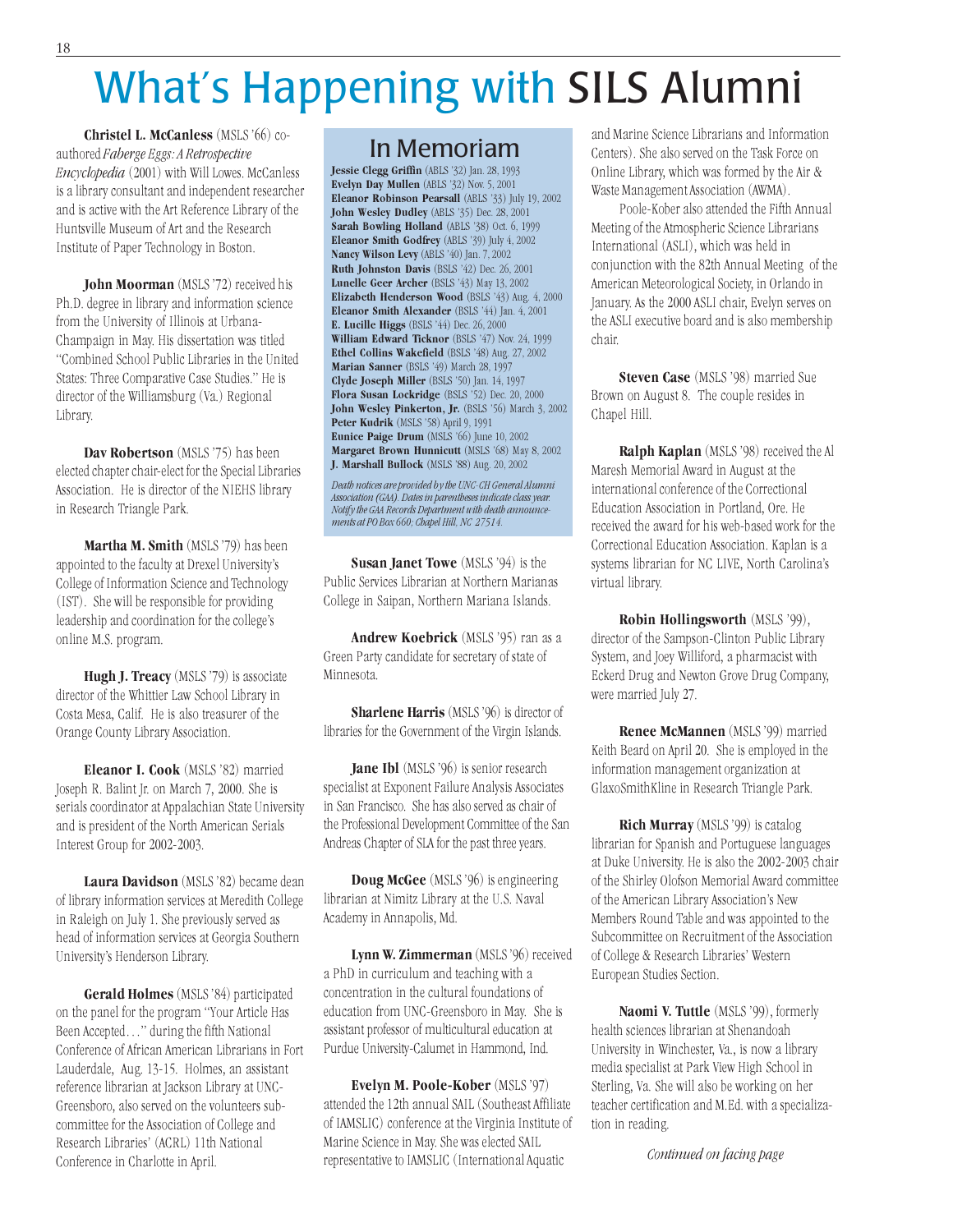

Renewing Ties in Taiwan ... SILS doctoral alumni Irene Owens (far left)and Wen-Chin Lan (far right) joined faculty members Barbara Moran (second from left) and Evelyn Daniel at the International Conference on Public Libraries held in October in Taipei, Taiwan. Daniel, Moran and Owens spoke at the conference; Lan, an August Ph.D. graduate, lives in Taipei.

## What's Happening with SILS Alumni

Continued from facing page

Heidi J. Dressler (MSLS '00) is a librarian and archivist at Rush-Presbyterian-St. Luke's Medical Center in Chicago, Ill.

Winifred Fordham (MSLS '00) is assistant preservation librarian at Wilson Library at the University of North Carolina at Chapel Hill.

Mihoko Hosoi (MSLS '00) is public services librarian at Cornell University in Ithaca, N.Y.

Jennie Radovsky (MSLS '00) is branch manager of the Baron F. Black Homework/ Learning Center, which is part of the Norfolk Public Library System, in Norfolk, Va. The learning center is designed to serve the needs of the community's children and young adults.

Alison Gilchrest (MSIS '01) is research associate with the Metropolitan Museum of Art's Department of Paintings Conservation in New York City.

C.L. Quillen (MSLS '01) is a librarian at

### got news?

Send updates to Ann Lambson at lambson@email.unc.edu or CB#3360, 100 Manning Hall; Chapel Hill, NC 27599- 3360. Make sure to include your degree and the year you received it.

the Camden County Library System's South County Regional Branch Library in Atco, N.J.

Anna Van Scoyoc (MSLS '01) is reference and instructional technology librarian at the University of Georgia.

Dr. Debra J. Slone, (Ph.D. '01), has joined the faculty of the School of Library & Information Studies at Clark Atlanta University in Atlanta, GA. Slone's dissertation appeared in Vol. 53, No. 13 of the Journal of the American Society for Information Science and Technology (JASIST).

Paulina Vinyard (MSLS '01) married Andrew Harper on Aug. 4, 2001. The couple now resides in Houston, where Paulina is the serials librarian at the University of Houston.

Endrina Tay (MSLS '02) is the coordinator of cataloging and metadata for the Jefferson Library at the Thomas Jefferson Foundation in Charlottesville, Va. ❑

# SILS Now Offering Online Program for School Librarians

SILS and UNC-Chapel Hill's School of Education now offer online courses designed to meet the certification requirements for lateral entry prospective and provisionally certified school librarians.

This new program was developed in response to the steadily declining numbers of licensed school library media coordinators in the state of North Carolina since the mid-1980s. The need for such professionals in the state is at an all-time high, said Professor Evelyn Daniel, coordinator of the program at SILS.

The program is designed for people who possess master of library science (MLS) degrees, but do not have 076-school library media certification. The course offerings also provide an excellent opportunity for prospective students exploring a career in school library media.

Courses are delivered via a combination of one-to-three face-to-face weekend meetings in Chapel Hill. The remainder of course assignments and materials will be delivered via the Internet.

Upon completion of a series of courses and passage of the Professional Knowledge Test of the National Teacher's Exam, the school may recommend students for certification.

For more information, contact Dr. Daniel at (919) 962-8062, daniel@ils.unc.edu or visit www.ils.unc.edu/slmc. ❑

## Limited Spots Remain For Oxford Seminar

In May, for the 11th consecutive year, SILS will sponsor its "Libraries and Librarianship: Past, Present and Future" seminar, a two-week trip to Oxford, England, where participants trace the Bodleian Library's past and chart the future of information and library services.

The program is sponsored by SILS and the University of Oxford's Bodleian Library and its Department for Continuing Education. Participants may earn three hours of graduate credit from SILS for attending the May 18-31, 2003, seminar.

Registration is limited and early registration is encouraged. An online registration form can be found at www.ils.unc.edu/ils/ continuing\_ed/oxford. ❑